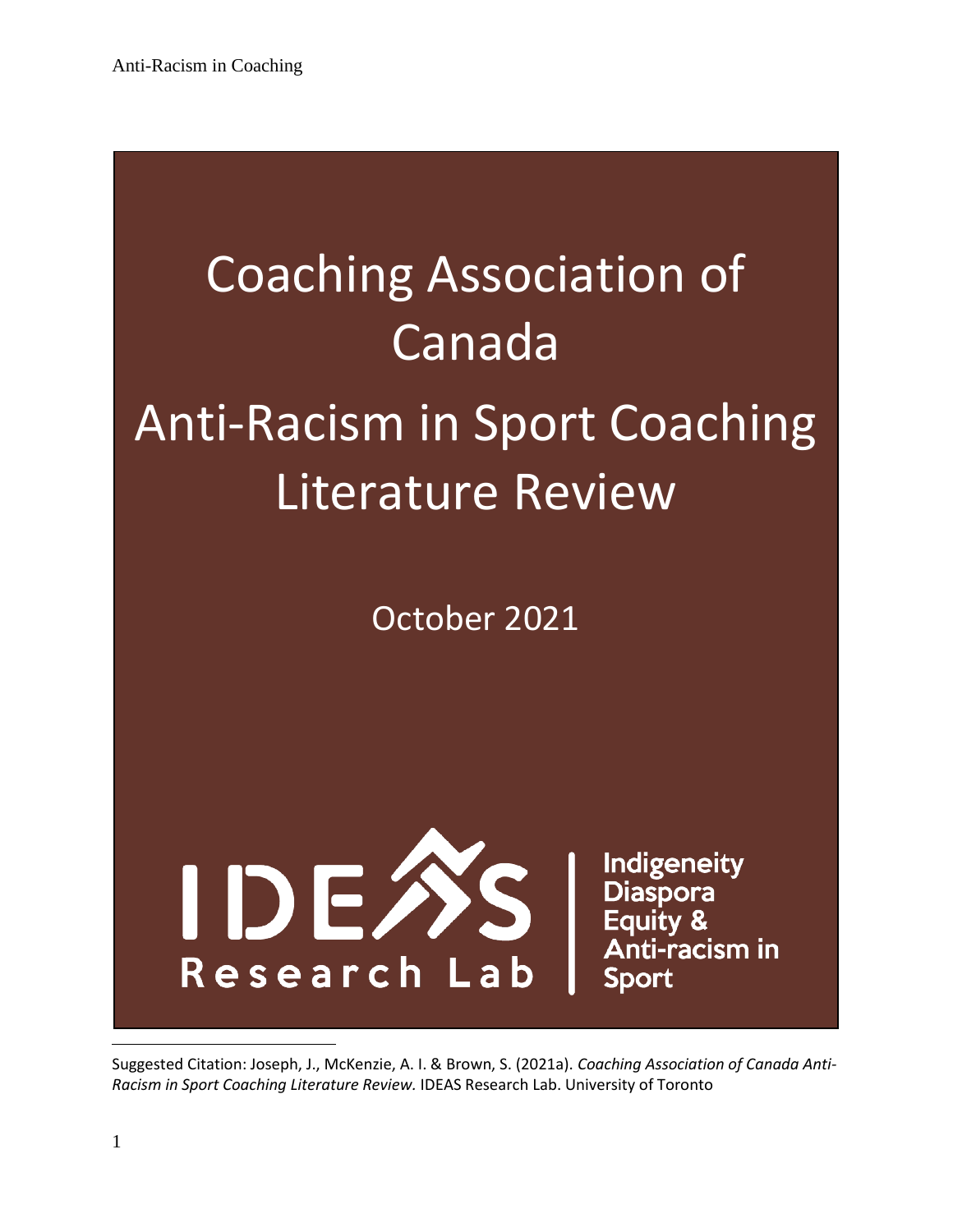## **Table of Contents**

#### <span id="page-1-0"></span>**Introduction: Racism and Anti-racism in Canadian Coaching**

Canada is globally romanticized as one of the most diverse, inclusive, and progressive nations of the world (Greenhill & Marshall, 2016), particularly because it was the first country to codify a Multiculturalism Act (Srikanth, 2012). The country's multiculturalism coupled with its rising Indigenous population and racial diversity perpetuate the idea that Canada is an inclusive society, and thus, inoculated to racism, racial injustice, and racial inequities. The result is a state of **'democratic racism'** (Henry et al., 2010) – a concept denoting how people in Canada can at once hold harmful ideas about racialized populations, and at the same time employ libertarian ideas such as equality and justice. Building on Philomena Essed's (1991) landmark work on understanding **everyday racism**, many scholars have identified how, in Canada, harmful ideas can result in name-calling and overt exclusions as well as institutional or systemic, "everyday experiences of racism that are embedded in education, housing, employment, income, finances, and contacts with the legal system" (James et al., 2014, p. 22; see also Este et al., 2018; Thobani, 2007). Everyday racism is also present in Canada's sport systems (Joseph et al., 2012). In fact, the idea that race is insignificant in so-called fair, neutral, or apolitical institutions like sport allows the politics of racism to become deeply ingrained in many everyday practices and to remain unacknowledged by many athletes and coaches.

Racism takes place within a culture where White people are privileged, centered, and normalized. Many researchers have called for **critical analyses of whiteness** in sport, and its effect on racialized communities and white leaders/coaches (Hylton, 2018; Joseph et al., 2012; McDonald, 2005). Challenging whiteness in sport means challenging notions of fairness, race neutrality and **meritocracy** (success based on merit; Rankin-Wright & Hylton, 2020). Research must expand understanding of the identities and inequities in sport participation and leadership, and how they converge to influence differential coach outcomes for racialized and white groups. Examinations of whiteness could potentially provide sport stakeholders (e.g., athletes, coaches, decision-makers) with evidence-based approaches that reduce racism and promote diversity, representation, and success (Rankin-Wright & Hylton, 2020), while challenging the status quo that has stagnated racialized sport coaches' growth and progression.

Within sport, there has been an inclination to consider racism as a thing of the past, thus reinforcing ideas of 'racelessness' and 'invisibility' (Joseph et al., 2012, 2021). Hylton (2018) suggests that racism in sport is often reduced to an individual issue rather than a systemic or institutional problem. This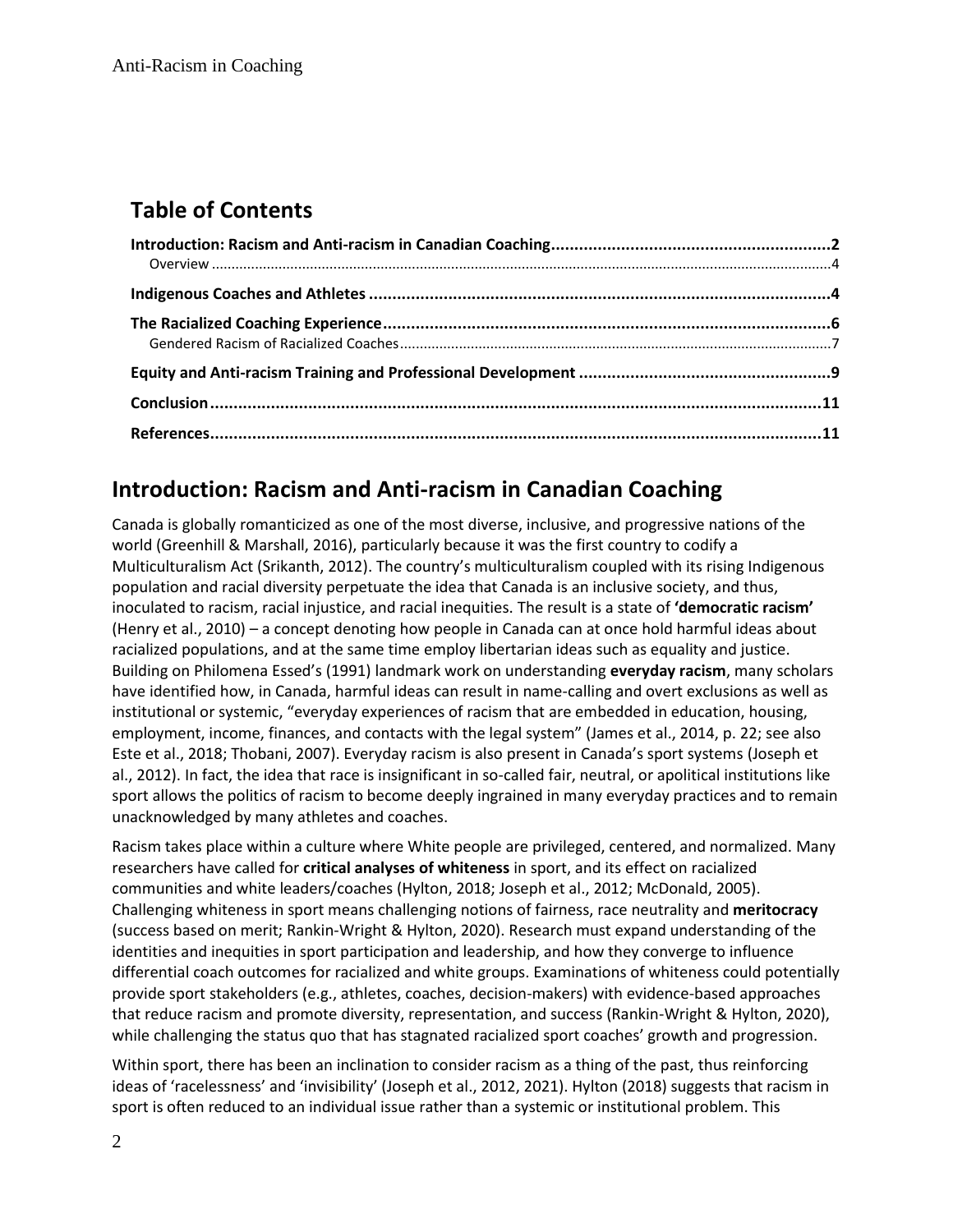framework enables racial inequities to be considered "collective cultural inadequacies," blames those who are excluded or experience discrimination, and insinuates that racialized communities should just follow the "bootstraps analogy to pull themselves up" (Fletcher & Hylton, 2016, p. 14). **Racial evasiveness** (sometimes referred to as 'colourblindness' or 'not seeing colour') combines dismissing white privilege with refusing to acknowledge racial inequities within sport. These factors remain a significant mechanism in the maintenance of whiteness and White privilege in sport (Fletcher & Hylton, 2016; Hylton, 2018; Joseph et al., 2021), especially in Canada.

In Canada, racial evasiveness is part of dominant understandings of multiculturalism. Celebrating a wide range of ethnic identities and cultures while ignoring race and racial discrimination is part of the desire to be inclusive. However, 'not seeing colour' negatively impacts Indigenous and racialized communities (Mackey, 2002; St. Denis, 2011; Walcott, 2002) because it "means people don't acknowledge the racism [coaches] face and, therefore, don't invest in changing existing inequitable systems" (Joseph, et al., 2021, p. 46). Historically, ideas about racial difference and hierarchies among racial groups legitimized and strengthened the colonial project in Canada, with remnants of these ideas soaked into the fabric of contemporary sport (Forsyth & Giles, 2013; Joseph et al., 2012). From cricket to curling, recreational sports to Olympic teams, colonialism lingers even within multiculturalism through Eurocentric ideals about White excellence, leadership, and expert knowledge. Racialized people account for nearly a quarter of Canada's population (Statistics Canada, 2016) and are projected to constitute close to 40 per cent by 2036 (MacIsaac, 2017). Yet a multicultural inclusion approach has not resulted in positive changes for many Indigenous and racialized communities. Indigenous communities indicate that multiculturalism can be weaponized into a tool of colonialism used to distract from acknowledging and addressing Indigenous sovereignty (St. Denis, 2011). Moreover, racialized people in Canada are concerned that multiculturalism does not adequately address racism and anti-immigration sentiments, but instead aggravates them (Mackey, 2005; St. Denis, 2011). Racialized people, whose cultures are celebrated in festivals, are underrepresented among athletes and coaches, and experiences of racism limit sporting potential (James, 2005; Joseph, 2020; Joseph et al., 2012), while many White coaches and athletes enjoy the unearned privileges of whiteness (Joseph et al., 2021). Awareness that racism creates micro-stressors, chronic stress and ill-health, as well as transgenerational group trauma (McDevitt, 2021; McKenzie, 2020) means that dismantling racism in all social institutions, including sport, must remain a top priority. Anti-racism education can help to decrease the silences related to racism.

Globally, athletes and coaches have called for advancing anti-racist approaches within coaching for Asian (Fletcher et al., 2021), Indigenous (Hauck, 2020; McHugh et al., 2015), and Black (Cunningham, 2010; Cunningham et al., 2021; Rankin-Wright et al., 2019) communities. Racially (e.g., Black) and ethnically (e.g., African American, Caribbean, Yoruba) marginalized groups are disproportionately underrepresented in sport as athletes (Acosta & Carpenter, 2012; Lapchick et al., 2010) and as coaches and decision-makers (Carter-Francique & Olushola, 2016; Lapchick, 2020; LaVoi et al., 2017). However, in Canada, research regarding race, racism, anti-racist approaches to coaching, and supporting racialized athletes and coaches is virtually non-existent. As Canada continues to grow more diverse, so will its sporting institutions. This makes research aimed at understanding sport stakeholders' racial and ethnic identities, experiences of privilege and racism, and practices of anti-racism even more imperative.

The decolonial physical activity/sport research of McGuire-Adams (2018, 2020) and Joseph and Kriger (2021) combined with the cultural sport psychology work of Schinke (Schinke & McGannon, 2014, 2015; Schinke, Ryba et al., 2007) along with decolonial examinations of whiteness (Travers, 2011) have been influential and innovative in recognizing the role of culture and race in Canadian sport studies. This research, inspired by **decolonized methodologies**, emphasizes that cross-cultural, ethical, and equitable approaches to sport research and practice are essential to an anti-racist agenda. A decolonial approach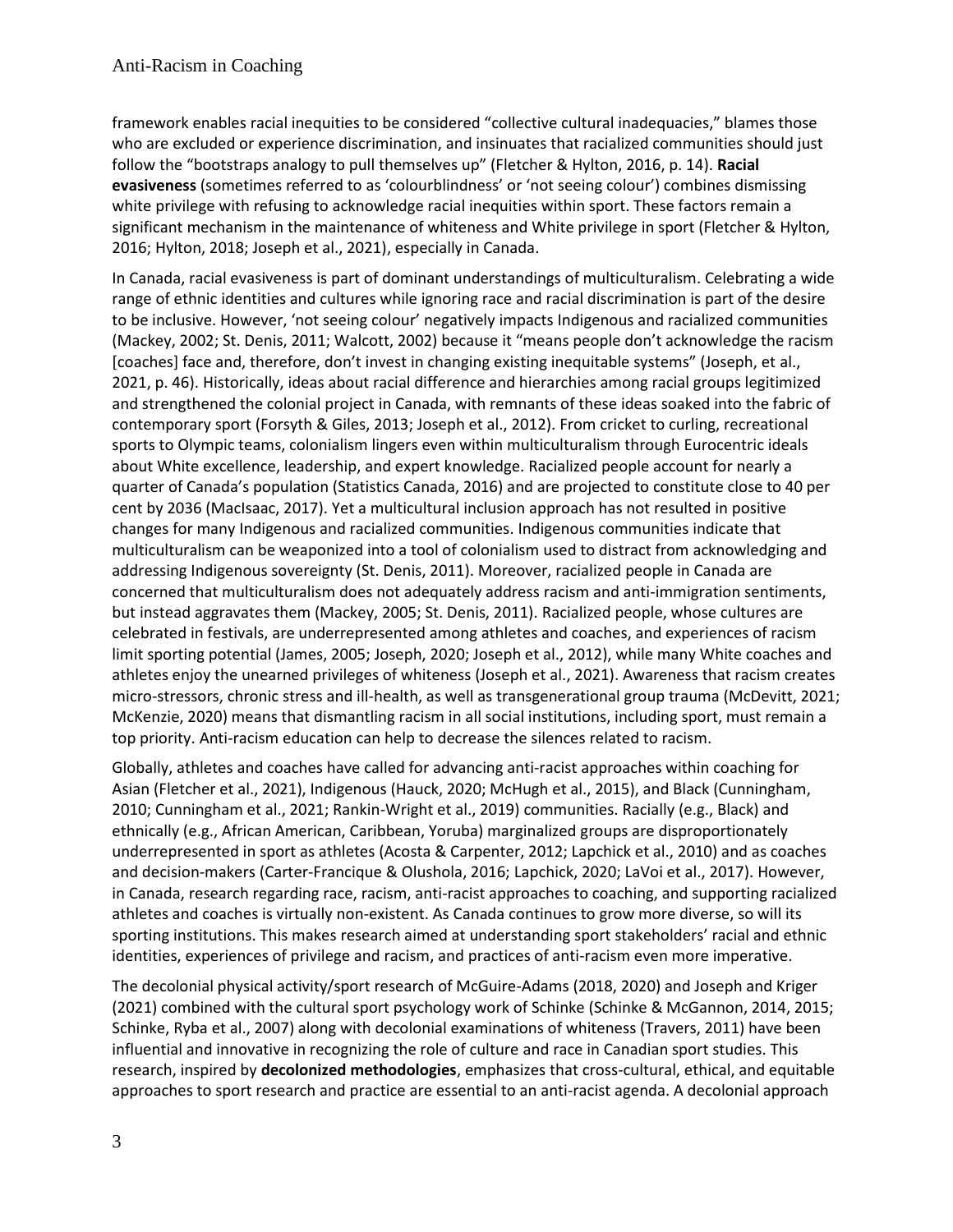recognizes the power hierarchies that stem from colonialism and continue today and encourages "...researchers and practitioners [to] move beyond merely delivering services and interventions in the same way to everyone, [to] strive to be more culturally sensitive and inclusive" (Ryba et al., 2013; see Schinke & McGannon, 2014, p. 5). Joseph et al. (2012, 2021) demand moving beyond sensitive and inclusive and toward anti-racism to actively dismantle the systems put in place to keep racialized coaches and athletes excluded and feeling unsupported when they are included. If sport researchers and practitioners reflect on how their "own taken-for-granted beliefs and social identities impact sport and physical activity participants in relation to the categories to which they belong, [then] power issues can begin to be acknowledged and attended to" (Schinke & McGannon, 2014, pp. 5-6). To truly dismantle the systemic racism affecting racialized people in Canada, sport coaches must refuse to normalize whiteness, and instead expose the histories and structures of sport that deny access and dignity. Coaches must embrace approaches that are anti-racist, decolonial, and critically reflexive.

#### <span id="page-3-0"></span>**Overview**

The current literature review outlines issues related to race in two related domains: the experiences of racialized coaches and the knowledge of how to support racialized coaches and athletes. We begin by describing experiences of Indigenous, Black, Asian, and other minority ethnic groups of coaches and athletes. We then detail the importance of attending to intersectionality of racialized coaches (e.g., Black, woman coaches have unique perspectives on promising anti-racist coaching practices), followed by examining discrimination in coaching. The literature review ends by examining equity programs and training as a means to address discrimination, before concluding with the importance of representation and advancement of racialized coaches.

#### <span id="page-3-1"></span>**Indigenous Coaches and Athletes**

Though there is growing participation in sport in Indigenous communities and expanding opportunities for Indigenous coaches, growth is limited, especially within mainstream sport, due to ongoing racism and pervasive damage inflicted upon Indigenous communities stemming from settler colonialism (Forsyth, 2007, 2013, 2020; Forsyth & Giles, 2013; Hauck, 2020). McGuire-Adams (2020, p. 131) notes that "the residential school system in Canada (for more information please visit the National Centre for Truth and Reconciliation at [www.trc.ca](http://www.trc.ca/)) forcefully indoctrinated … regimented physical activity upon children. The priests and nuns in charge…wielded power to enact violent assimilatory practices" through sport and physical activity. The intergenerational effects of this colonial violence related to physical activity are made especially evident by the inequitable health outcomes Indigenous peoples face, such as psychological distress, comorbidity (Twizeyemariya et al., 2017) and higher mortality rates (May et al., 2020). From institutional racism that prevents inclusion and advancement of Indigenous coaches, to skepticism about Indigenous cultural identity (Hauck, 2020; Joseph et al., 2021; Rynne et al., 2019), the effects of colonialism are felt across the country today.

Nevertheless, many authors have noted that Indigenous peoples have many physical activity practices and decolonial self-discipline regimes that regenerate individual and community health (Downey & Neylan, 2015; Henhawk, 2009; Henhawk & Norman, 2019; Hokowhitu, 2004; Jackson & Hokowhitu, 2002; Lavallée, 2007; Lavallée & Lévesque, 2013; Lavallée & Poole, 2010; McGuire-Adams, 2017, 2018, 2020; McGuire-Adams & Giles, 2018; Te Hiwi, 2014). Sport is also used as a tool of resistance (Forsyth & Giles, 2013) and requires the support of knowledgeable coaches. In Indigenous communities, (in)formal coaching allows athletes to feel supported and motivated to try a new sport, access financial resources to compete outside of home communities, and "emotional support was also evident such as coaches helping athletes when they experienced racism in sport" (Ferguson et al., 2019, p. 8). Indigenous coaches and athletes experience profound discrimination in mainstream sport settings.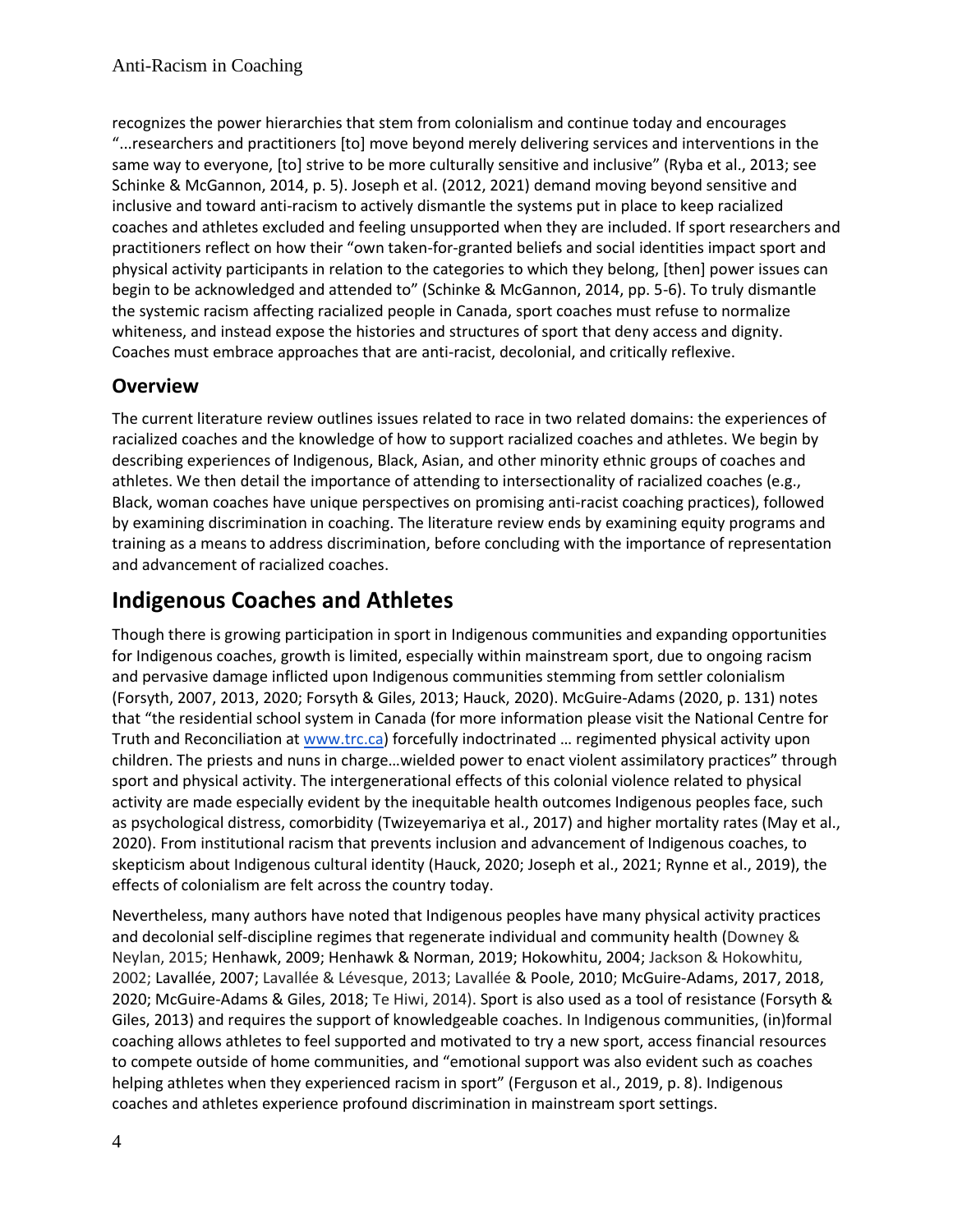#### Anti-Racism in Coaching

In Australia, Bennie et al. (2019) found an underrepresentation of Indigenous peoples in head coaching, as well as in executive leadership and decision-making roles, and more specifically, Apoifis et al. (2018) saw an absence of Indigenous people in coaching education, resulting in little attention paid to coaching Indigenous athletes, or promoting Indigenous-centered coaching. Rynne et al. (2019) suggest it is time for "a paradigm shift ... in favor of programs that promote Indigenous self-determination" (p. 264), Through consistent self-analysis, or **critical reflexivity,** all coaches should challenge their own selfidentity, ideals, and values in relation to the goals of the Indigenous athletes being served. Rynne et al. (2019) also outline the importance of incorporating **local knowledge** from specific communities that can better inform approaches for coaches, coach educators, and/or decision-makers. Giving primacy to local knowledge keepers can leverage their expertise to create well-informed, culturally competent and antiracist approaches that optimize Indigenous sport participation and coach development, thus providing a platform that Äikäs and Salmi (2019) and Hogarth (2019) suggest amplifies the voices of communities that have historically been silenced. Like literature, art, and media, sport can be used as a vehicle to promote positive and decolonized Indigenous experiences.

Aiming to empower Indigenous identity and knowledge in sport, Hapeta et al. (2019) employed a case study methodology that encouraged Indigenous rugby players in New Zealand, the Bay of Plenty Steamers, to share their stories. Their study soundly highlights how a Māori style of storytelling [can](https://librarysearch.library.utoronto.ca/discovery/fulldisplay?docid=cdi_proquest_miscellaneous_2229096992&context=PC&vid=01UTORONTO_INST:UTORONTO&lang=en&search_scope=UTL_AND_CI&adaptor=Primo%20Central&tab=Everything&query=any%2Ccontains%2Cindigenous%20sport%20coach&offset=0)  [optimize](https://librarysearch.library.utoronto.ca/discovery/fulldisplay?docid=cdi_proquest_miscellaneous_2229096992&context=PC&vid=01UTORONTO_INST:UTORONTO&lang=en&search_scope=UTL_AND_CI&adaptor=Primo%20Central&tab=Everything&query=any%2Ccontains%2Cindigenous%20sport%20coach&offset=0) individual wellbeing and collective cohesion, fortify Indigenous identity, and spread Indigenous knowledge within mainstream sport, while offering athletes opportunities to develop their leadership (Ngā Manukura) skills. The Bay of Plenty Steamers demonstrate, "how a sense of belonging, identity and leadership on and off the field can be enhanced to benefit wellbeing by including Indigenous knowledge through stories, models and symbols" (p. 7), indicating a holistic health approach that could be advantageous for sport coaches in Canada to use.

In contrast to self-authored stories, misrepresentations and false narratives of Indigenous communities can render powerful harms to health and sporting success. Valentine (2012) detailed how Indigenous athletes were disproportionately invited by coaches into the role of 'enforcer' – a player who is required to fight – in men's professional ice hockey, especially from 1974–2004, based on the racist stereotype of 'noble savages,' an understanding of Indigenous men as physically strong, with high pain tolerance, and a supposedly natural propensity for violence. Apoifis and colleagues (2018) extended research on the 'noble savage' stereotype in sport by interviewing 26 Indigenous coaches in Australia to examine how Indigenous athletic ability can influence coaching. The researchers assert that racialized representations of Indigenous athletes as swift and strong rather than as leaders and intellects hampers Indigenous opportunities in securing sport leadership roles including as coaches. Elite Indigenous athletes (potential future coaches) in Canada have disproportionately high drop out rates from sport due to the practicalities of relocation and assimilation culture shock, high costs, gaining acceptance with new coaches, and adjusting to mainstream sport psychology practices, and hierarchal sport structures/ decision-making (Schinke, Gauthier et al., 2007; Schinke et al., 2013). "Losing these athletes has significant implications for … the athletes' cultural communities (local and national) in terms of role models and, though often unacknowledged, there is a loss to mainstream athletes, who might have benefited from increased exposure to a culturally diverse sport context" (Schinke, Gauthier et al., 2007, p. 125). This research leaves no doubt: rather than forcing assimilation or telling stories *about* them, sport organizations must value and create space for self-narratives of Indigenous coaches and athletes.

Attending to Indigenous stories promotes optimal performance, feelings of inclusion, and engagement in athletes and coaches, while opening up more sustainable pathways for Indigenous coaching (Apoifis et al., 2018). Though some progress has been made, Marlin and colleagues (2020) demand platforms to hear Indigenous coaches' narratives in Australia: "without the stories of coaches, we can't understand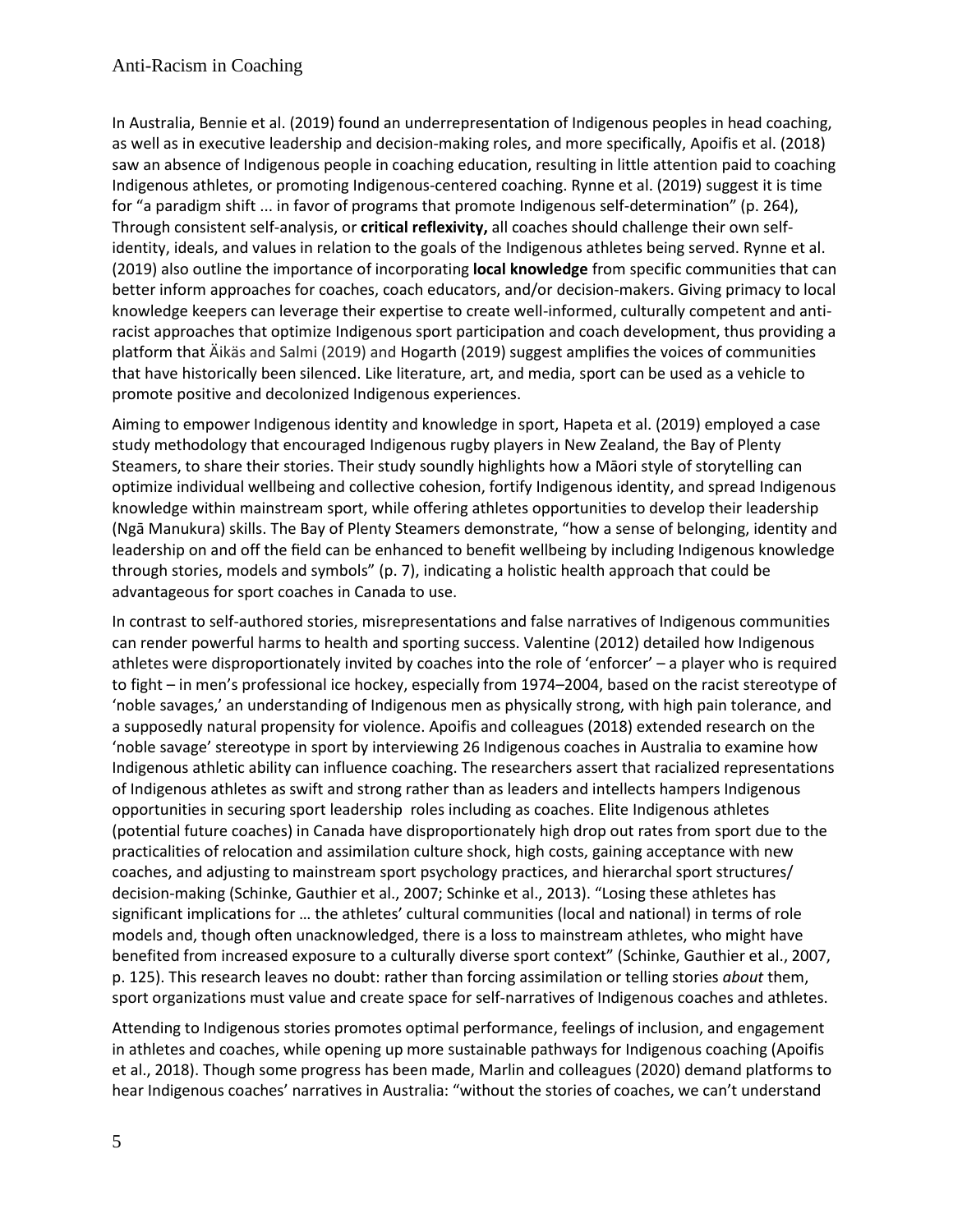the changes that have taken place in sport in this country, and the work that has taken place to get us here" (Marlin et al., 2020, p. 114). Moreover, beyond hearing what coaches have to say, the call for action, mentorship, and cultural renewal from Indigenous coaches in Australia is pertinent to Canada:

"We still live on Stolen Lands and on lands stolen from us and from our ancestors. There is still work to be done. … Sporting organisations, at local, regional, state and national levels, must prioritise development pathways and give particular attention to programs for female coaches. … There needs to be greater material investment in professional pathways for Indigenous administrators and officials. It is also an imperative that sporting organisations commit to embedding Indigenous knowledges around cultural renewal and rejuvenation—with respect to Country—into their mainstream sporting programs" (Marlin et al., 2020, p. 115).

The body of literature exploring racial discrimination in Canadian sport is scarce, with little to none specifically focused on Indigenous coaches. The research that has been conducted demonstrates that racially discriminatory barriers stem from settler colonialism (Hauck, 2020) and its practices of limiting access and opportunity in sport while disregarding the damage racism and cultural insensitivity can cause. Indigenous groups experience racism that must be understood within a settler colonial context.

# <span id="page-5-0"></span>**The Racialized Coaching Experience**

Little data on racialized coaches and athletes in Canada forces researchers to rely on United States (US) and United Kingdom (UK) data (Joseph et al., 2012). That research, predominantly about Black experiences clearly illustrates that racism in sport has been weaponized, leaving racialized coaches disproportionately excluded from coaching positions and promotions, experiencing microaggressions and discrimination on a regular basis. Racist ideologies, including White athletes (and coaches) being more intelligent and more ethical than Blacks (Coakley, 2009) plague African Americans in sport. Racism insidiously influences many aspects of sport, from the positions Black athletes play (Cunningham, 2010; Sack et al., 2005), to the coaching and administration positions Black stakeholders can secure (Anderson, 1993; McDowell & Cunningham, 2007). Though institutional racism represents a macro-level factor impacting Black coaches and athletes, there are also meso-level (i.e., prejudice and discrimination; Cunningham, 2010), and micro-level (i.e., high staff turnover; Cunningham et al., 2019) variables that hinder Black career opportunity and advancement in sport coaching. These factors result in an underrepresentation of Black head coaches and decision-makers at all levels of sport (i.e., grassroot development, college and university, and high performance). Barriers preventing advancement and progression into higher coaching and decision-making roles include access discrimination, double standards in hiring/firing practices for minorities, inadequate support, and pervasive stereotypes (Agyemang & DeLorme, 2010; Borland & Bruening, 2010; Cunningham et al., 2013; Greenhaus et al., 1990). Cunningham (2020) and Steward and Cunningham (2015) detailed why so many racialized coaches believe they must brace for discrimination associated with coaching. Both studies found that Whites, who are more likely to be in a hiring or decision-making role, rate racialized groups they perceive to have a strong racial identity more poorly on job readiness and 'fit'. Cunningham (2020) substantiates previous research, such as an early study by Greenhaus and colleagues (1990), by demonstrating that racialized sport coaches can face **access discrimination**, "or the limited access to positions, careers, or academic tracks among members of a social group", and **treatment discrimination**, "whereby members of a social group receive fewer opportunities and are treated poorer than they would otherwise deserve based on their work performance" (Cunningham, 2020, pp. 4-5). These forms of discrimination are the behaviours associated with racist ideologies. There are concrete impacts on racialized communities and individuals, who may sacrifice their culture to succeed.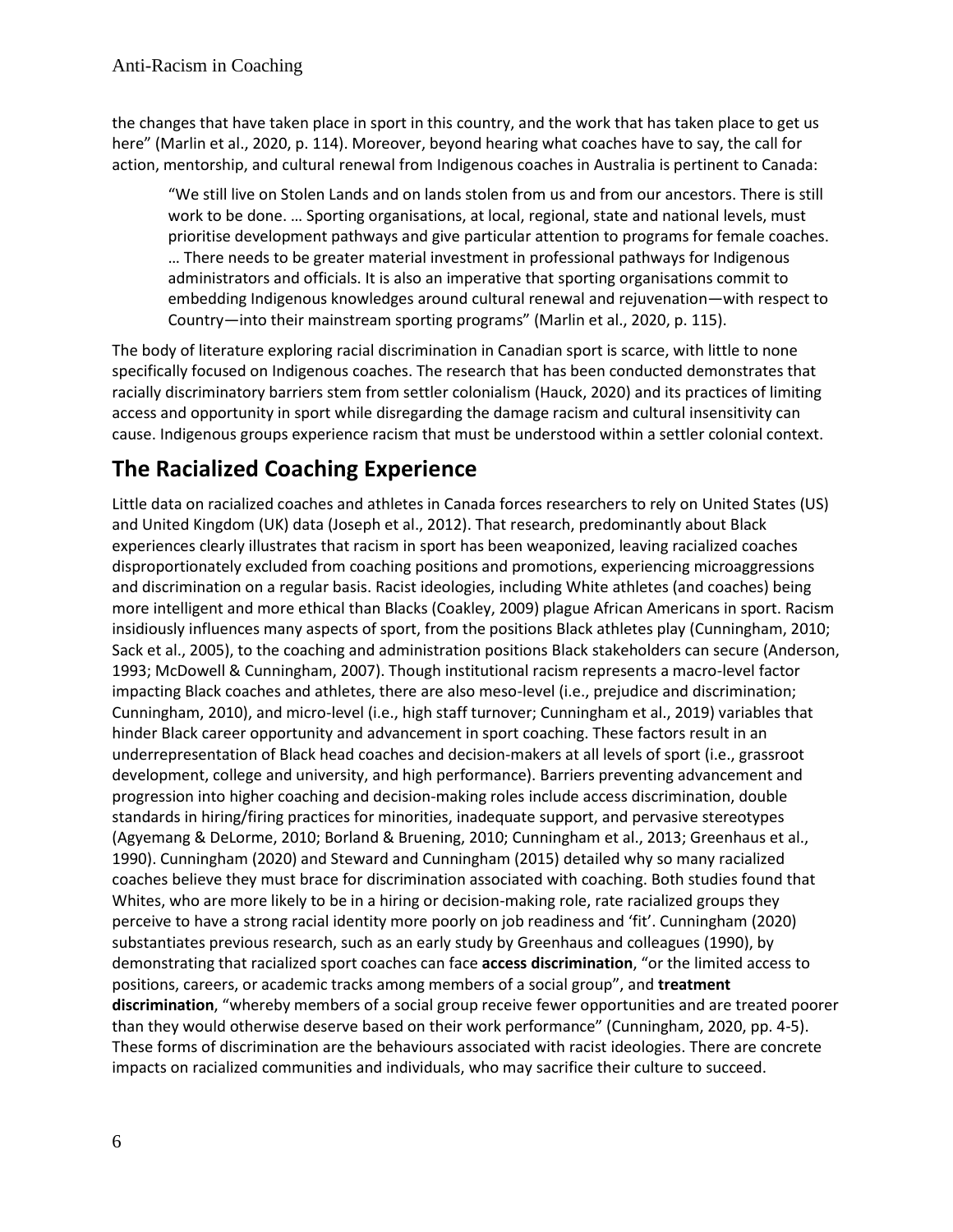In Canada, Livingston & Tirone (2012) reveal barriers for newcomers in securing elite playing and coaching roles, despite high success in their nations of origin. In soccer, "generally skilled … immigrants from the African content, for example, ... [are] likely to be turned away or disadvantaged in their initial efforts to enter and explore opportunities for success within the sport" (Livingston & Tirone, 2012, p. 178). Discrimination contributes to inefficiencies within Canada's sport systems, where time is spent searching for qualified coaches, meanwhile qualified racialized coaches are unable to get in. Subtle racism is embedded in sport systems (Zondi & Austin, 2021) and if sport administrators are not aware of their biases, they are likely to reproduce assumptions about racialized candidates' lack of qualifications.

In the UK context, the broader category of Black, Asian, and minority ethnic (BAME) groups is used to refer to racialized coaches. There are significant barriers in sport, including underrepresentation of BAME coaches and decision-makers relative to Whites (Bradbury, 2013, 2016; Bradbury et al., 2018; Fletcher & Hylton, 2016; Kilvington, 2019; Rankin-Wright et al., 2019). Fletcher and colleagues (2021) describe how inclusive sporting atmospheres such as diverse workforces can highly motivate entry and progression in coaching pipelines for BAME coaches. South Asian stakeholders, in particular, report operating in a sport environment and culture that discourages them from coaching, and if they do secure coaching roles, many feel unsupported in their professional development and career advancement (Bradbury, 2016, 2017; Fletcher et al., 2021; Kilvington, 2019; Norman et al., 2014; Rankin-Wright et al., 2017). The UK literature demonstrates how the entry, retention, and progress of BAME coaches can be optimized, not just by simply hiring more racialized individuals, but by also providing the support systems (i.e., professional development, mentorship) needed to succeed.

Sport coaching researchers such as Cunningham and Singer (2010) note that racialized communities show stronger intentions to enter the coaching profession than their White peers, yet also expect more barriers. Despite anticipated prejudice and discrimination across all occupational options, as one research participant put it, "[discrimination] is everywhere you go and everything you do" (Cunningham & Singer, 2010, p. 1721), they found that racialized individuals endure obstacles in coach settings because coaching yield positive outcomes for athletes and their communities.

#### <span id="page-6-0"></span>**Gendered Racism of Racialized Coaches**

Racism and sexism have historically created exclusions for racialized girls and women in sport, including stakeholders aspiring to coach (Carter-Francique & Flowers, 2013; Carter-Francique & Olushola, 2016; Hylton, 2018; Joseph & McKenzie, 2021; LaVoi et al., 2017). Minimizing the impact of gendered racism in sport is a crucial call for action raised by Cunningham et al. (2021), but the efforts thus far have been inadequate. **Gendered racism** is described as an interlocking of racism and sexism that results in a unique form of oppression (Essed, 1991). This concept explains how the lived experiences of racialized coaches are shaped by the confluence of sexism, heteronormativity, misogyny as well as racist and ethnocentric ideals that can hinder opportunities (Rankin-Wright & Hylton, 2020). Though the body of knowledge is scant, efforts to explore race and gender in sport coaching are increasing.

The majority of the research on gendered racism in sport coaching rests in university sport in the US. Cunningham et al. (2021) argue gendered racism has an influence on access, opportunities, and the overall experiences of racialized women, specifically, in sport leadership roles in th[e National Collegiate](https://en.wikipedia.org/wiki/National_Collegiate_Athletic_Association)  [Athletic Association](https://en.wikipedia.org/wiki/National_Collegiate_Athletic_Association) (NCAA). In earlier work, Cunningham et al. (2019), Lapchick (2020), and Lapchick et al. (2010) found that relative to men, women in the [N](https://en.wikipedia.org/wiki/National_Collegiate_Athletic_Association)CAA are underrepresented in leadership positions. Cunningham et al. (2019) also demonstrate that the disparities are exaggerated by race – as compared to their White counterparts, Black women are 11 times less likely to secure head coaching jobs, and roughly 91 times less likely to assume an athletic director role. This clearly indicates the inequitable impacts race and gender have on opportunities afforded to racialized women coaches in sport.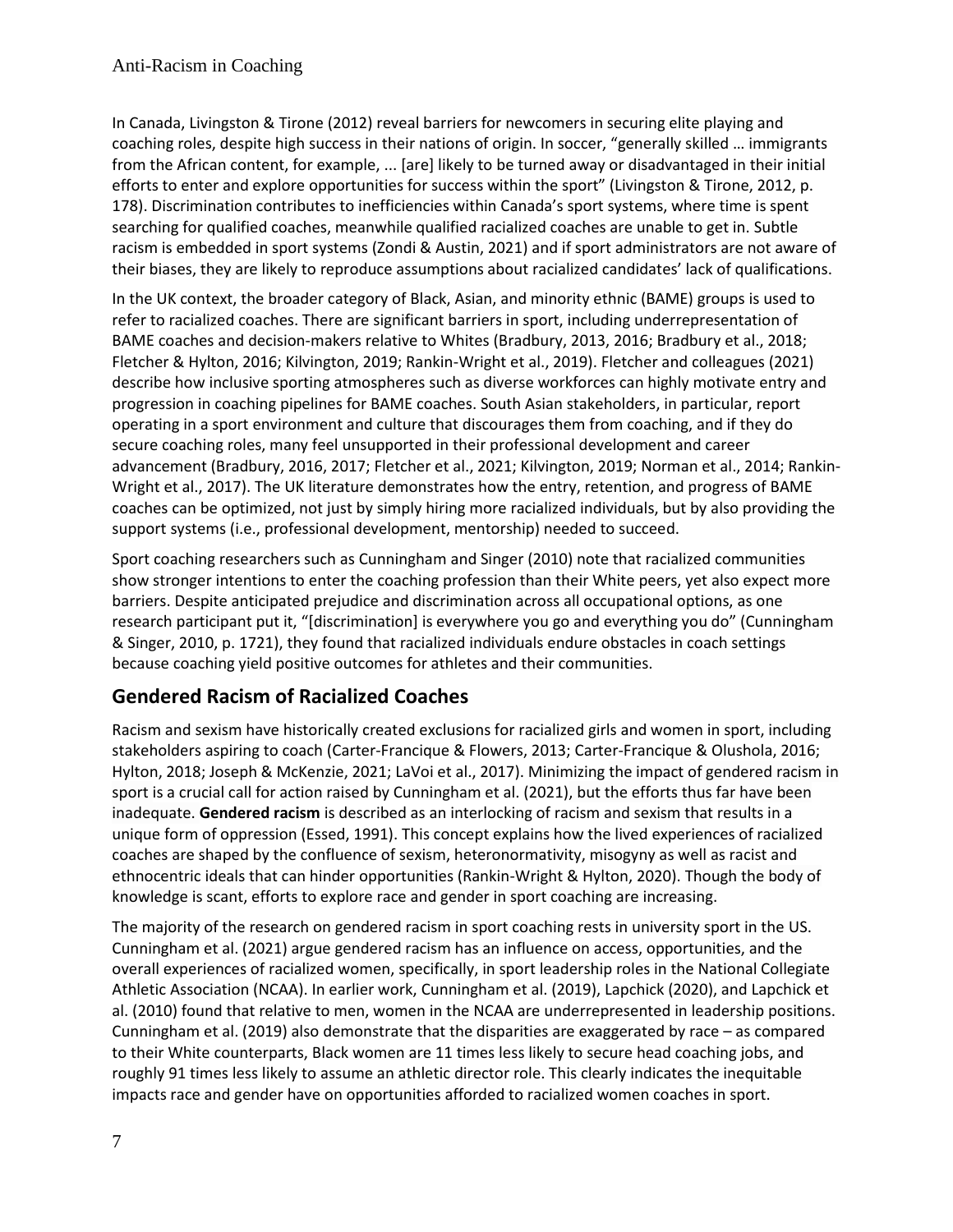One facet of discrimination explored by Larsen and Clayton (2019) centers around the influence of race and gender on coaching pathways. They found significant differences between groups in the number of years coaching in NCAA Division 1 women's basketball (WBB) prior to assuming a head coaching position. Moreover, their data shows that relative to white men (mean years = 4.95), racialized women had significantly more time (mean years = 7.94) in WBB coaching before securing their first head coaching position. Despite having more experience in coaching and playing experience than some of their male counterparts, women coaches, and more specifically women of color coaches are undervalued and overlooked for high-level coaching positions (Larsen & Clayton, 2019). They argue the disproportionately small number of racialized women in head coaching roles could precipitate fewer athletes seeing themselves in coaching and leadership positions, which results in a talent shortage entering the pipeline and limited space for supportive and influential networks to grow.

Specific to Black girls and women, Carter-Francique and Flowers (2013) argue that numerous factors – whether historical, economical, social, religious, and legal – can contribute to gender-related underrepresentation. They advance that understanding these variables, and how they interact with racism and sexism, is vital to achieving the full benefits of sport for all. Rankin-Wright and Hylton (2020) suggest that the global trends in silencing Black women's experience within coaching research and practice firmly signals the essential need for critical and intersectional analysis in this area. Borland and Bruening (2010) explored whiteness in sport through an intersectional lens, examining the underrepresentation of Black women in head coaching roles. They argue that college athletic departments are overwhelmingly male and White in the US. In Canadian university athletic departments, the same holds true (Joseph et al., 2021). The (un)conscious outcomes rooted in raced and gendered processes leave employment opportunities only available to coaches with similar characteristics as those already in power and thus obstructs the entry and promotion of racialized women candidates. For example, ideas of meritocracy permeate hiring processes including job descriptions and interview practices, which presume to allow the most qualified candidate to shine. In reality, recruitment for sport coaches is often biased, especially for head coaching positions, and white male leaders are more likely to hire other white men (Joseph et al., 2021). Being unable to see one's biases can result in what McIntosh (1988) termed the "invisible knapsack of white privilege" (p. 3), wherein white superiority is accepted as normal and therefore upheld, reproduced, and legitimized (Grzanka et al., 2019).

Based on the experiences of racialized women coaches, the number one recommendation for helping decrease white privilege in leadership is to increase representation and recognition of racialized women as valuable members in the coaching field through mentorship and support. Women coaches who have formal and informal mentoring relationships during all career stages were more likely to continue in coaching and progress to a higher level (Banwell et al., 2019; Norman et al., 2018; Wasend & LaVoi, 2019). Male and White coaches are invited into and participate in informal (and sometimes formal) coaching networks, mentorship, and sponsorship opportunities, where they are put into contact with decision-makers for coaching positions, and in particular, head coaching positions (Norman, 2008; West et al., 2001). Mentoring relationships for racialized coaches and especially racialized women, should also include these types of contacts as well as opportunities for coaches to share their experiences with racism and sexism (Olushola-Ogunrinde & Carter-Francique, 2020). Black women coaches in particular consistently express the importance of having a trusted community for support (Joseph & McKenzie, 2021; Larsen et al., 2019; LaVoi & Dutove, 2012). There is also a need for increased sponsorship of women and racialized coaches. Sponsorship refers to an active action-based form of mentorship, which helps expose coaches to high-level decision-makers, making sure they are considered for challenging coaching assignments, protecting them from negative publicity, and fighting for their advancement in sport organizations (Banwell et al., 2019; Olushola-Ogunrinde & Carter-Francique, 2020). As Norman (2008) has pointed out with respect to sponsoring women coaches, providing sponsorship helps to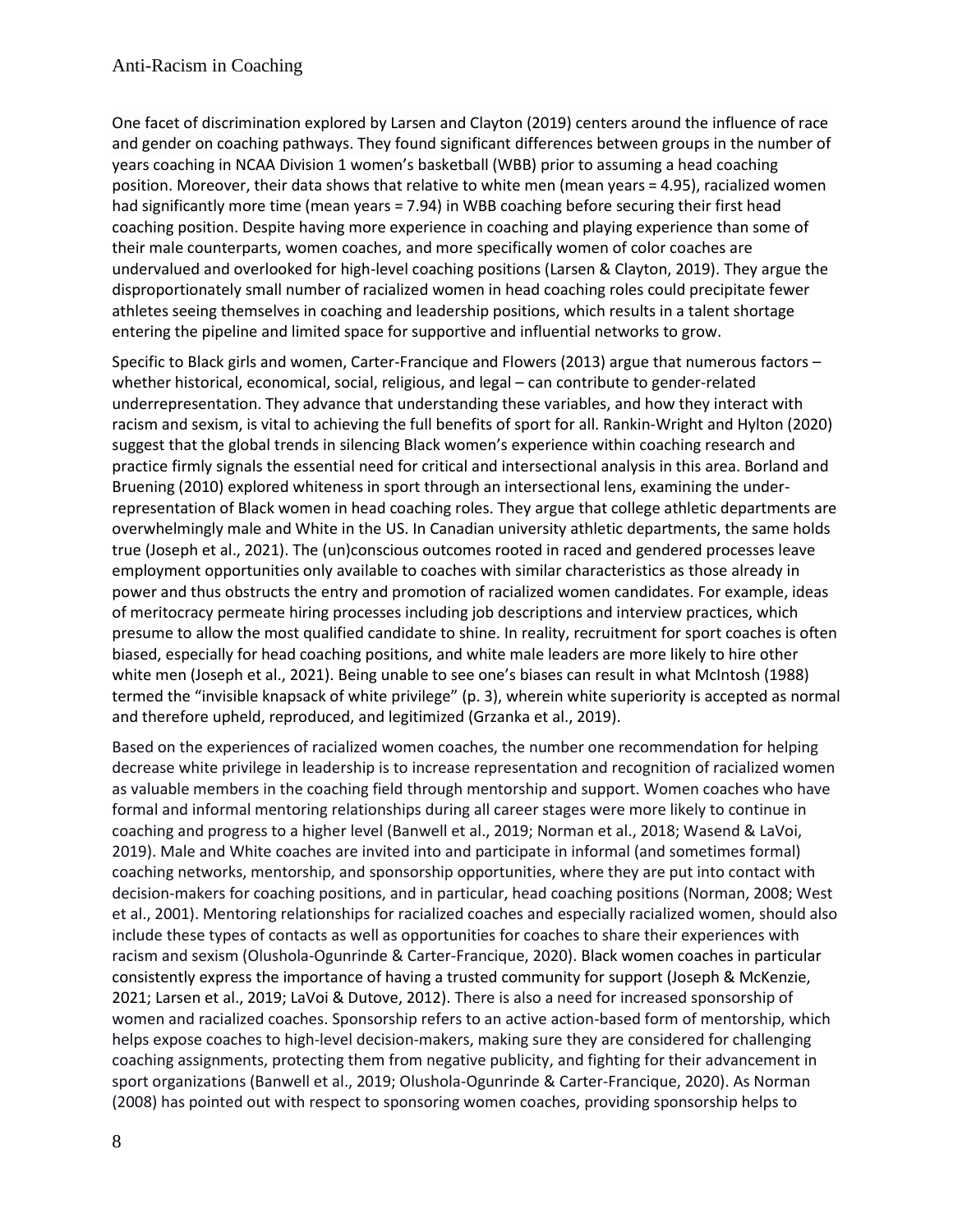mitigate the structural barriers in coaching, and create a more level playing field, rather than simply increasing the numbers in coaching positions (Norman, 2008). The same must be done for racialized women coaches: nurture talent, sponsor individuals, and mentor for skill development.

Another facet of gendered racism in coaching that has been analyzed is tenure and turnover. The exclusionary networks and lack of inclusive and supportive work environments and policies, contribute to the increased rate of occupational turnover and underrepresentation of women in coaching positions (Cunningham et al., 2019; Nesseler et al., 2021). Nesseler and colleagues (2021) conducted research concerning the outcomes gendered racism and stereotypes have on length in tenure for head coaches. They found that White American coaches have significantly longer tenures than African Americans, with African American women representing the shortest career duration. Their findings clearly illustrate that when controlling for performance, women and African American coaches get fired faster, with African American women the most likely to be laid off. The current findings regarding shorter length in tenure for racialized coaches may be indicative of whiteness permeating sport institutions, whereby racial prejudices regulate and determine behaviours (Hylton, 2010), such as the hiring or firing of racialized women coaches. When coach hiring processes are considered fair and meritocratic, despite the obvious discrepancies in outcomes for different groups, community, national, provincial, and educational governing bodies gaslight (challenge the reality of) those who claim racism as an everyday occurrence and as central to their experiences of homophobia, ableism, or misogyny. Recognizing how racism is related to other forms of discrimination requires attention to intersectionality.

Unfortunately, challenges of racialized communities are typically seen as separate from other social inequality issues and dealt with in distinct ways. **Intersectionality**, a concept first outlined by Kimberlé Crenshaw (1989) and explored in more detail below, offers insights into how racialized women occupy a unique intersection wherein experiences of gender and race inform each other and cannot be detached or dealt with separately (LaVoi et al., 2017). Furthermore, some women coaches are mothers, disabled, queer, or living in rural communities, or in poverty. Yet, there is limited research and scant support systems offering insight into the successful pathways, programs, and practices to facilitate an increase of these racialized women in coaching, and limited understanding of how to promote their growth and advancement in the profession (Carter-Francique & Olushola, 2016; Joseph & McKenzie, 2021; LaVoi et al., 2017). Much more research and resources geared towards supporting the entry and advancement of racialized women in coaching are needed.

#### <span id="page-8-0"></span>**Equity and Anti-racism Training and Professional Development**

Coach development training is seen as a useful tool in standardizing coaching practices and enhancing professional and personal development skills for coaches (Misener & Danylchuk, 2009; Piggott, 2012). Participants in general education programs, such as Canada's National Coaching Certification Program (NCCP), found that courses provided foundational knowledge for early career coaches, valuable networking and learning opportunities with other coaches, and improved the capacity of coaches' decision making and preparation, reducing risk and increasing athlete safety (Misener & Danylchuk, 2009). Coaches noted the importance of education programs in helping develop a higher quality of coaching, and thus better athletes (Misener & Danylchuk, 2009), however, they also pointed out that the current structure and accessibility of these programs are limited (Misener & Danylchuk, 2009; Piggott, 2012). Formal education programs are often "closed circle-style", meaning they are formulaic, strictly adhering to a manual or textbook, and leave little room for discussion or critique (Piggott, 2012). This style of education is unengaging, and often seen as useless or a mere "rite of passage" to allow coaches to advance in their careers (Piggott, 2012). Thus, there is a need for critical reflection on the value and efficacy of these training programs in order to better engage and facilitate learning and development among coaches.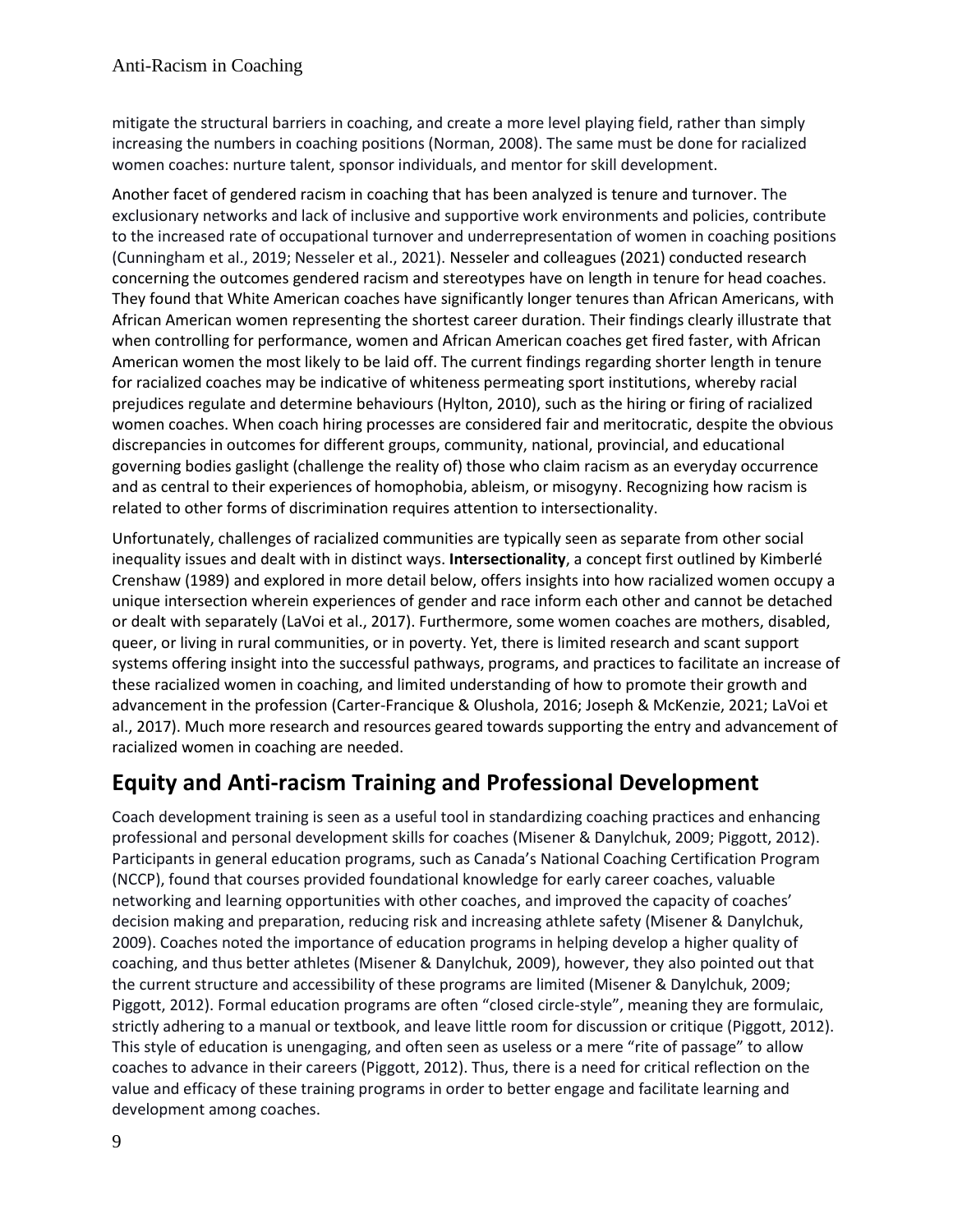Of the available research regarding equity training, similar sentiments of apathy towards training courses have been expressed by coaches enrolled in equity-specific training programs. Norman (2016, 2018) conducted interviews with four coaches from different sports and at different levels of the UK Coaching Certificate who had all participated in equity training workshops in their county within three months of the studies. Despite citing that the training programs allowed them to reflect on their utilization of inclusive language with women, ethnic and religious minority coaches, and athletes, participants found that there was little application of the training to their current coaching practices. This apathetic attitude in part can be attributed not only to the course structure, but also the lack of understanding of what equity and equality look like in sport and coaching (Norman, 2016, 2018). Current understandings of equity in coaching and coaching education programs are based on the definition of sport governing bodies, which often only describe equity as "fairness and access to opportunities" (Norman, 2016, 2018). In this way, the coaches' understanding of how to implement equity in their coaching is often limited to the existence of more than one gender and racial evasive practice. If coaches do not create inclusion or exclusion criteria for their teams or programs, they come to believe they include everyone, practice equity, do not discriminate, and do not have to make any adjustments to their coaching (Norman, 2016, 2018). A coach from the Norman (2018) study, who identified as a White British woman, and coached a national team for an aquatic sport, stated:

To be fair I don't think it's changed at all [my practice] … I'm going to say, [it] didn't change what I thought about it (equity) at all … I suppose most people know about fairness in sport or everybody's got equal access … so from the course, as I say, it didn't really change anything from before to after (p. 204).

In this study, three of the four participants similarly viewed the training they received as inapplicable to their practice (Norman, 2018). A limited understanding of equity, and inapplicable training does little to counter the complex cultural and structural barriers and discrimination related to race, gender, sexuality, religion, and ability in sport and coaching. Equity training must further develop pedagogical methods to better engage and guide coaches in their understanding and practice of equity (Norman, 2016, 2018). There is limited additional research available on the evaluation of coaches' experiences with equity training programs. Based on the views expressed in the available studies, equity training programs seem to be viewed as "one and done" with little attention devoted to evaluating program implementation or efficacy. As such, it is important that more consideration is put into not only the content and teaching methods of these programs, but also the critical evaluation of program efficacy.

Examining recent research on coaching programs designed for women and coaches of disability sport helps identify possible methods anti-racism professional development and training programs could follow. These programs share similar features, in that the structure emphasizes mentorship, community building, and strengthening confidence (Allen & Reid, 2019; Callary, 2012; Carson et al., 2021; Culver et al., 2019; Duarte et al., 2020; Joseph & McKenzie, 2021; Kraft et al., 2020). An evaluation of the "Coach Like A Woman" education program (Carson et al., 2021), which targeted 14 women coaches working or aspiring to work in high performance sport. Participants emphasized the value of having a community to engage in the learning with, and found that the program also helped the development of coaching confidence (Carson et al., 2021). Coaches enrolled in similar programs, such as the Black Female Coach Mentorship Program (Joseph & McKenzie, 2021) noted that permitting and encouraging coaches to network, build mentoring relationships, and learn allows them to feel more confident and competent in applying skills learned in the course to coaching practice (Callary, 2012; Carson et al., 2021; Culver et al., 2019). Using the learnings from these interventions, anti-racism coaching development and equity training programs can adapt their instruction methods to better facilitate coaches' engagement, learning, and application of learnings.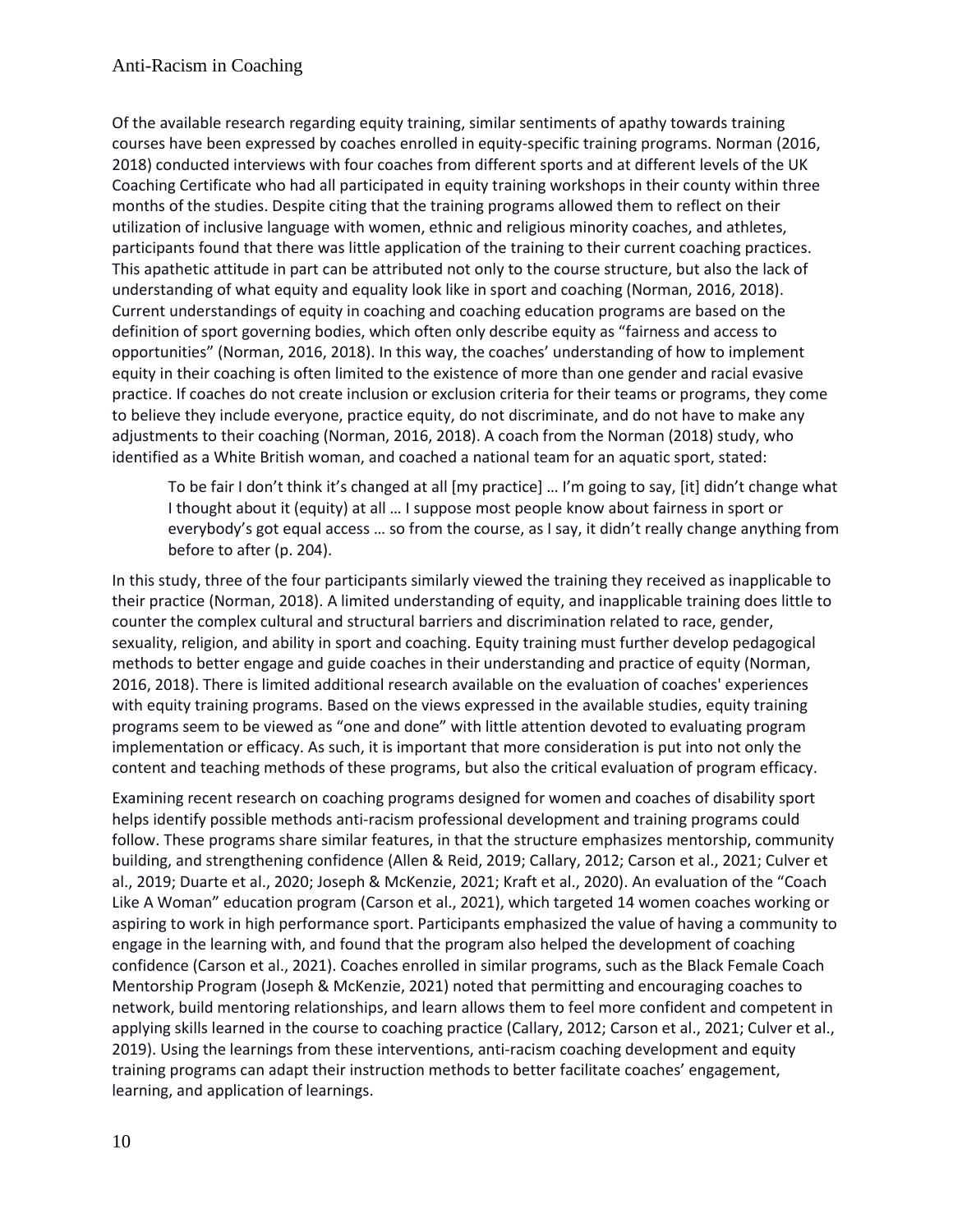## <span id="page-10-0"></span>**Conclusion**

This body of knowledge accentuates the critical importance of understanding the multitude of experiences, barriers, and identities involved in social and racial inequalities. These must be considered both when recruiting and developing coaches and when attending to the needs of racialized athletes. Research concludes that positive outcomes motivated by social change – such as challenging discriminatory practices and narratives within sport coaching – are necessary in order to safeguard equity in career entry and advancement for all coaches (Rankin-Wright & Hylton, 2020).

Further, to eradicate the discrimination that has long stained sport coaching and open access and opportunities once limited to racialized groups, sport researchers have called for positive action measures that: (1) stress educational programs for key sport stakeholders on the impacts of institutional racism; (2) emphasize the benefits of a culturally diverse and inclusive workforce; (3) implement concrete policy goals regarding equity targets and instituting intersectional anti-racist and anti-sexist legislation; and (4) take measures to optimize recruitment opportunities for Black coaches (Bradbury et al., 2018; LaVoi et al., 2017; Joseph et al.). Wherein issues of race and gender have historically been marginalized or invisiblized, positive action measures inspired by Critical Race Theory and Black feminism can create equitable and decolonized coaching agendas.

In order to implement the types of interventions outlined here for racialized coaches, there needs to be updated policies from governing bodies and sport organizations to address the racial inequality in coaching. As it stands, many of the policies implemented by Canadian sport organizations, including Actively Engage, The Canadian Sport Policy, the Coaching Association of Canada's Equity and Access Policy, and the Sport Information Resource Centre's Equity and Access Policy, recognize to some extent the issue of racial inequality in coaching, and the need to address discrimination in the field. However, policies and trainings do little to outline any specific actions, evaluation, or success measures in achieving a more equal and equitable coaching environment. Although sport may have historically perpetuated and maintained colonialism, it can also be repurposed into a device for decolonization, immigrant inclusion, anti-racism, and Indigenous self-determination (Fletcher & Hylton, 2016; Hauck, 2020; McGuire-Adams, 2020). Therefore, to improve Indigenous and racialized coaching experiences, future research must explore sport's capacity to resist racism and discrimination.

#### <span id="page-10-1"></span>**References**

- Acosta, R. V., & Carpenter, L. J. (2012). Women in intercollegiate sport: A longitudinal national study thirty-five year update 1977-2012. http://www.acostacarpenter.org/
- Agyemang, K., & DeLorme, J. (2010). Examining the Dearth of Black Head Coaches at the NCAA Football Bowl Subdivision Level: A Critical Race Theory and Social Dominance Theory Analysis. *Journal of Issues in Intercollegiate Athletics.*
- Äikäs, T., & Salmi, A. K. (Eds.). (2019). *The sound of silence: Indigenous perspectives on the historical archaeology of colonialism*. Berghahn Books.
- Allen, J. B., & Reid, C. (2019). Scaffolding Women Coaches' Development: A Program to Build Coaches' Competence and Confidence. *Women in Sport and Physical Activity Journal*, *27*(2), 101–109. https://doi.org/10.1123/wspaj.2018-0047
- Anderson, D. (1993). Cultural Diversity on Campus: a Look At Intercollegiate Football Coaches. *Journal of Sport and Social Issues*, *17*(1), 61–66. https://doi.org/10.1177/019372359301700108
- Apoifis, N., Marlin, D., & Bennie, A. (2018). Noble athlete, savage coach: How racialised representations of Aboriginal athletes impede professional sport coaching opportunities for Aboriginal Australians. *International Review for the Sociology of Sport*, *53*(7), 854–868. https://doi.org/10.1177/1012690216686337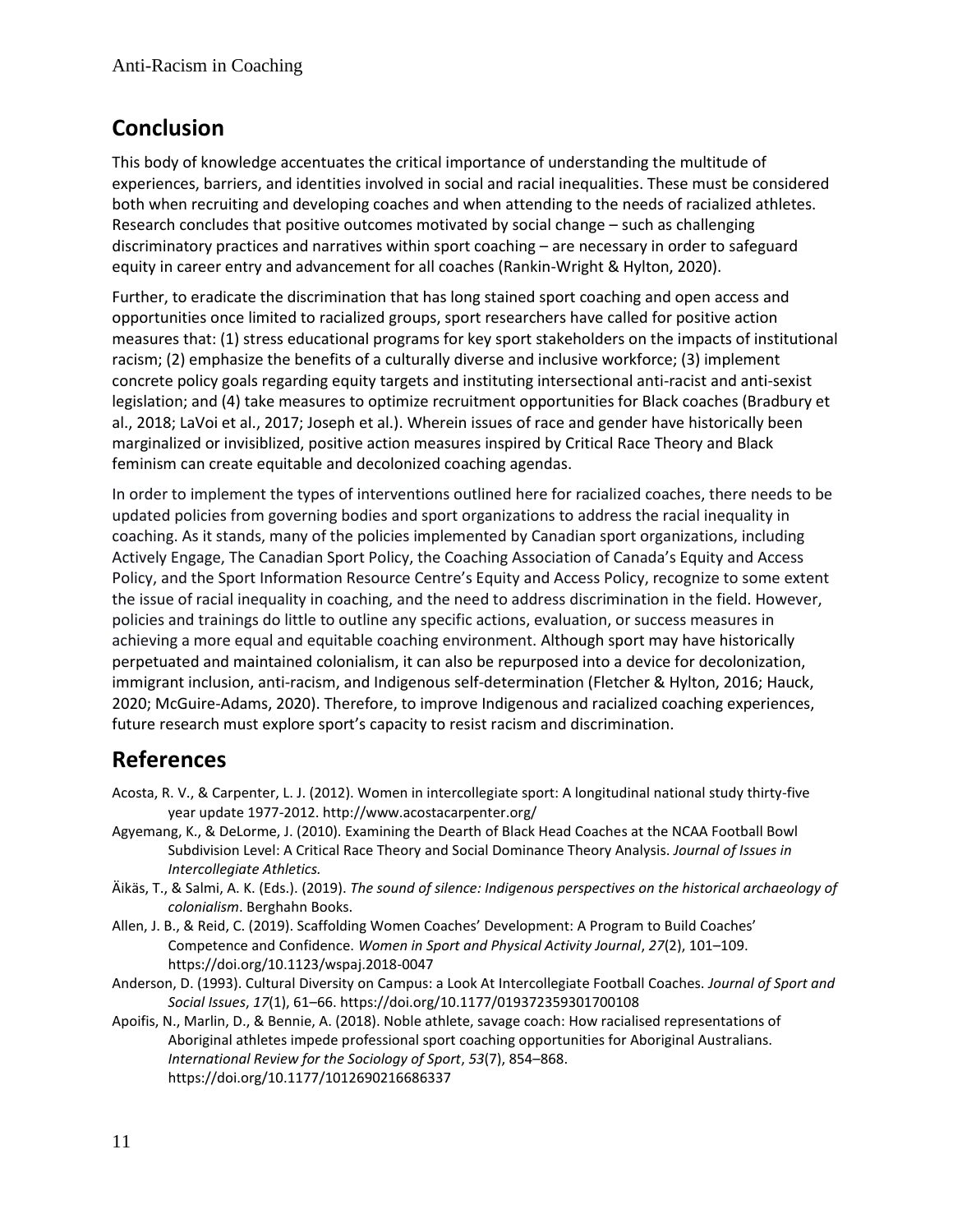Banwell, J., Kerr, G., & Stirling, A. (2019). Key Considerations for Advancing Women in Coaching. *Women in Sport & Physical Activity Journal*, *27*(2), 128–135.

https://journals.humankinetics.com/view/journals/wspaj/27/2/article-p128.xml.

- Bennie, A., Apoifis, N., Marlin, D., & Caron, J. G. (2019). Cultural connections and cultural ceilings: exploring the experiences of Aboriginal Australian sport coaches. *Qualitative Research in Sport, Exercise and Health*, *11*(3), 299–315. https://doi.org/10.1080/2159676X.2017.1399924
- Borland, J. F., & Bruening, J. E. (2010). Navigating barriers: A qualitative examination of the under-representation of Black females as head coaches in collegiate basketball. *Sport Management Review*, *13*(4), 407–420.
- Bradbury, S. (2013). Institutional racism, whiteness and the under-representation of minorities in leadership positions in football in Europe. *Soccer & Society*, *14*(3), 296–314.
- Bradbury, S. (2016). The progression of Black and minority ethnic footballers into coaching in professional football: a case study analysis of the COACH bursary programme. In *Advances in Coach Education and Development* (pp. 157–168). Routledge.
- Bradbury, S. (2017). The under-representation and racialized experiences of minority coaches in high level coach education in professional football in England. In *Sport and contested identities* (pp. 11–29). Routledge.
- Bradbury, S., Van Sterkenburg, J., & Mignon, P. (2018). The under-representation and experiences of elite level minority coaches in professional football in England, France and the Netherlands. *International review for the sociology of sport*, *53*(3), 313–334.
- Callary, B. (2012). Women Coaches as Coach Education Program Facilitators. *Canadian Journal for Women in Coaching, 12*(3). https://coach.ca/sites/default/files/2020-04/CJWC\_JULY2012\_EN.pdf.
- Carson, F., McCormack, C., McGovern, P., Ralston, S., & Walsh, J. (2021). Coach Like a Woman: Learnings From a Pilot Coach Education Program. *Women in Sport and Physical Activity Journal*, *29*(1), 68–73.
- Carter-Francique, A. R., & Flowers, C. L. (2013). "Intersections of Race, Ethnicity, and Gender in Sport". In *Gender Relations in Sport*. Leiden, The Netherlands: Brill.

https://brill.com/view/book/edcoll/9789462094550/BP000006.xml

- Carter-Francique, A. R., & Olushola, J. (2016). Women coaches of color: Examining the effects of intersectionality. In *Women in sports coaching* (pp. 81–94). Routledge.
- Coakley, J. (2009). *Sports in society: Issues and controversies* (10th ed.). New York: McGraw-Hill
- Crenshaw, K. (1989). Demarginalizing the intersection of race and sex: A black feminist critique of antidiscrimination doctrine, feminist theory and antiracist politics. *u. Chi. Legal f.*, 139.
- Culver, D. M., Kraft, E., Cayer, I., & Din, C. (2019). The Alberta Women in Sport Leadership Project: A Social Learning Intervention for Gender Equity and Leadership Development. *Women in Sport & Physical Activity Journal*, *27*(2), 110–117. https://doi-org.myaccess.library.utoronto.ca/10.1123/wspaj.2018-0059.
- Cunningham, G. B. (2010). Understanding the under-representation of African American coaches: A multilevel perspective. *Sport Management Review*, *13*(4), 395–406. https://doi.org/10.1016/j.smr.2009.07.006
- Cunningham, G. B. (2020). The under-representation of racial minorities in coaching and leadership positions in the United States. *'Race', Ethnicity and Racism in Sports Coaching*, 3–21. https://doi.org/10.4324/9780367854287-1
- Cunningham, G. B., Ahn, N. Y., Anderson, A. J., & Dixon, M. A. (2019). Gender, Coaching, and Occupational Turnover, *Women in Sport and Physical Activity Journal*, *27*(2), 63–72. https://journals-humankineticscom.myaccess.library.utoronto.ca/view/journals/wspaj/27/2/article-p63.xml
- Cunningham, G. B., Miner, K., & McDonald, J. (2013). Being different and suffering the consequences: the influence of head coach–player racial dissimilarity on experienced incivility. *International review for the Sociology of Sport*, *48*(6), 689–705.
- Cunningham, G. B., & Singer, J. N. (2010). "You'll Face Discrimination Wherever You Go": Student Athletes' Intentions to Enter the Coaching Profession. *Journal of Applied Social Psychology*, *40*(7), 1708–1727. https://doi.org/10.1111/j.1559-1816.2010.00636.x
- Cunningham, G. B., Wicker, P., & Kutsko, K. (2021). Gendered racial stereotypes and coaching intercollegiate athletic teams: The representation of Black and Asian women coaches on U.S. women's and men's teams. *Sex Roles*, *84*, 574-583. [h](https://doi.org/10.1007/s11199-020-01186-2)ttps://doi.org/10.1007/s11199-020-01186-2
- Downey, A., & Neylan, S. (2015). Raven Plays Ball: Situating "Indian Sports Days" within Indigenous and Colonial Spaces in Twentieth-Century Coastal British Columbia. *Canadian Journal of History*, *50*(3), 442–468.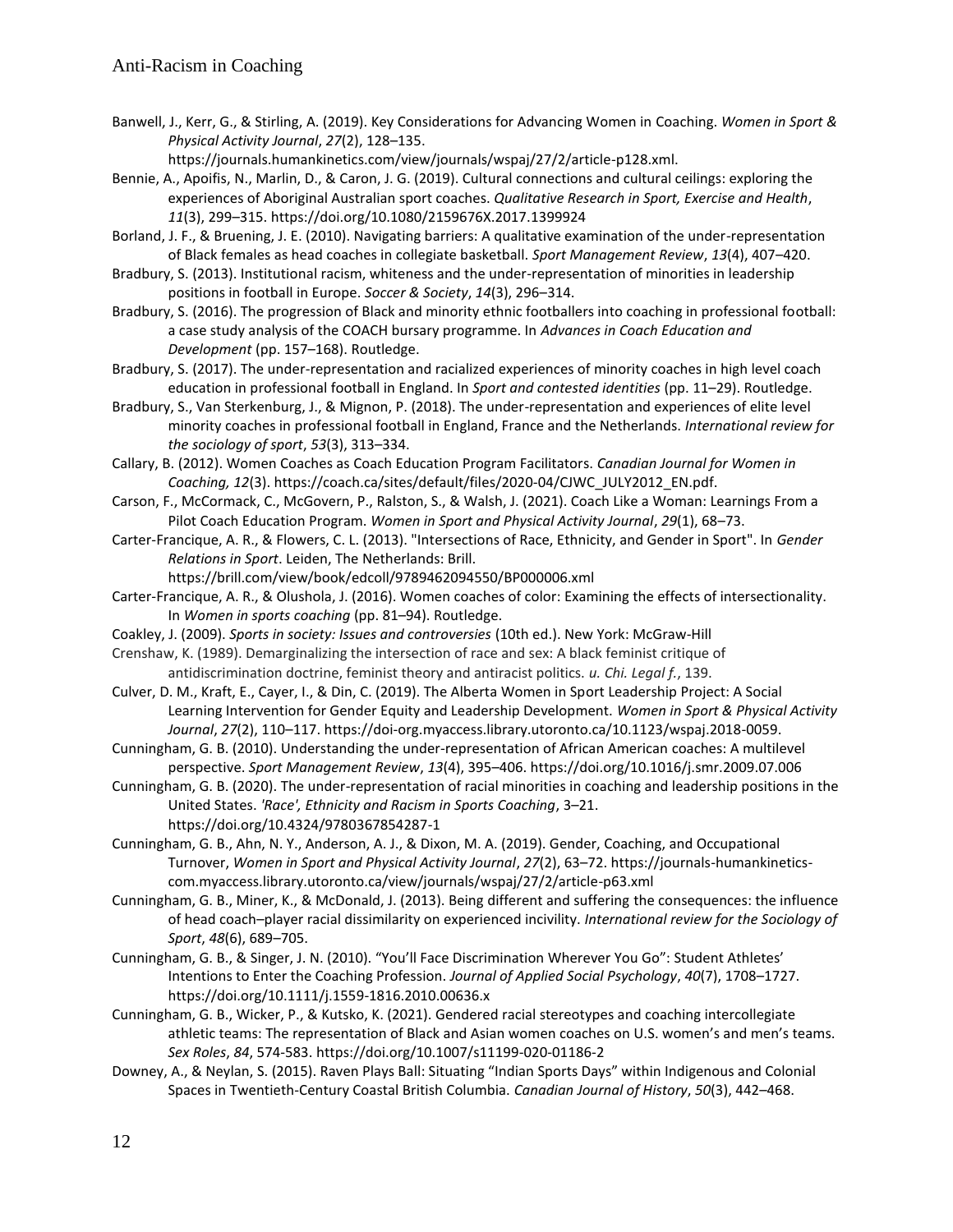- Duarte, T., Culver, D. M., & Paquette, K. (2020). Mapping Canadian Wheelchair Curling Coaches' Development: A Landscape Metaphor for a Systems Approach. *International Sport Coaching Journal*, *7*(2), 117–126. https://doi.org/10.1123/iscj.2018-0099
- Essed, P. (1991). *Understanding everyday racism: An interdisciplinary theory* (Vol. 2). Sage.

Este, D., Lorenzetti, L., & Sato, C. (2018). *Racism and Anti-Racism in Canada*. Fernwood Publishing.

- Ferguson, L., Epp, G. P., Wuttunee, K., Dunn, M., McHugh, T.-L., & Humbert, M. L. (2019). 'It's more than just performing well in your sport. It's also about being healthy physically, mentally, emotionally, and spiritually': Indigenous women athletes' meanings and experiences of flourishing in sport. *Qualitative Research in Sport, Exercise and Health*, 11:1, 1-19, DOI: 10.1080/2159676X.2018.1458332
- Fletcher, T., & Hylton, K. (2016). "'Race', whiteness and sport." *In Routledge Handbook of Race, Ethnicity and Sport*, edited by J. Nauright, and D.K. Wiggins, 87–106. Abingdon: Routledge.
- Fletcher, T., Piggott, D., & North, J. (2021). "The 'blazer boys' were getting all the chances": South Asian men's experiences of cricket coaching in England. *Sport in Society*, *24*(8), 1472–1492. https://doi.org/10.1080/17430437.2020.1799979
- Forsyth, J. (2007). The Indian Act and the (re) shaping of Canadian Aboriginal sport practices. *International Journal of Canadian Studies/Revue internationale d'études canadiennes*, (35), 95–111.
- Forsyth, J. (2013). Bodies of meaning: Sports and games at Canadian residential schools. *Aboriginal peoples and sport in Canada: Historical foundations and contemporary issues*, 15–34.
- Forsyth, J. E. (2020). *Reclaiming Tom Longboat: Indigenous self-determination in Canadian sport*. University of Regina Press.
- Forsyth, J. E., & Giles, A. R. (2013). *Aboriginal peoples and sport in Canada: Historical foundations and contemporary issues*. UBC Press.
- Greenhaus, J. H., Parasuraman, S., & Wormley, W. M. (1990). Effects of race on organizational experiences, job performance evaluations, and career outcomes. *Academy of management Journal*, *33*(1), 64–86.
- Greenhill, P., & Marshall, A. (2016). Racism and Denial of Racism: Dealing with the Academy and the Field. *The Journal of American Folklore*, *129*(512), 203–224. https://doi.org/10.5406/jamerfolk.129.512.0203
- Grzanka, P. R., Gonzalez, K. A., & Spanierman, L. B. (2019). White Supremacy and Counseling Psychology: A Critical– Conceptual Framework. *The Counseling Psychologist*, *47*(4), 478–529. https://doi.org/10.1177/0011000019880843
- [Hapeta, J., Palmer, F., & Kuroda, Y. \(2019\). Cultural identity, leadership and well-being: how indigenous storytelling](https://librarysearch.library.utoronto.ca/discovery/fulldisplay?docid=cdi_proquest_miscellaneous_2229096992&context=PC&vid=01UTORONTO_INST:UTORONTO&lang=en&search_scope=UTL_AND_CI&adaptor=Primo%20Central&tab=Everything&query=any%2Ccontains%2Cindigenous%20sport%20coach&offset=0)  [contributed to well-being in a New Zealand provincial rugby team.](https://librarysearch.library.utoronto.ca/discovery/fulldisplay?docid=cdi_proquest_miscellaneous_2229096992&context=PC&vid=01UTORONTO_INST:UTORONTO&lang=en&search_scope=UTL_AND_CI&adaptor=Primo%20Central&tab=Everything&query=any%2Ccontains%2Cindigenous%20sport%20coach&offset=0) *[Public Health \(London\)](https://librarysearch.library.utoronto.ca/discovery/fulldisplay?docid=cdi_proquest_miscellaneous_2229096992&context=PC&vid=01UTORONTO_INST:UTORONTO&lang=en&search_scope=UTL_AND_CI&adaptor=Primo%20Central&tab=Everything&query=any%2Ccontains%2Cindigenous%20sport%20coach&offset=0)*[,](https://librarysearch.library.utoronto.ca/discovery/fulldisplay?docid=cdi_proquest_miscellaneous_2229096992&context=PC&vid=01UTORONTO_INST:UTORONTO&lang=en&search_scope=UTL_AND_CI&adaptor=Primo%20Central&tab=Everything&query=any%2Ccontains%2Cindigenous%20sport%20coach&offset=0) *[176](https://librarysearch.library.utoronto.ca/discovery/fulldisplay?docid=cdi_proquest_miscellaneous_2229096992&context=PC&vid=01UTORONTO_INST:UTORONTO&lang=en&search_scope=UTL_AND_CI&adaptor=Primo%20Central&tab=Everything&query=any%2Ccontains%2Cindigenous%20sport%20coach&offset=0)*[, 68](https://librarysearch.library.utoronto.ca/discovery/fulldisplay?docid=cdi_proquest_miscellaneous_2229096992&context=PC&vid=01UTORONTO_INST:UTORONTO&lang=en&search_scope=UTL_AND_CI&adaptor=Primo%20Central&tab=Everything&query=any%2Ccontains%2Cindigenous%20sport%20coach&offset=0)–76. <https://doi.org/10.1016/j.puhe.2018.12.010>
- Hauck, D. G. (2020). Indigenous Coaches and the National Aboriginal Hockey Championships.
- Henhawk, D. (2009). *Aboriginal participation in sport: Critical issues of race, culture and power* (Master's thesis, University of Waterloo).
- Henhawk, D., & Norman, R. (2019). Indigenous peoples, sport and sustainability. In *Sport, Development and Environmental Sustainability* (pp. 163–177). Routledge.
- Henry, F., Rees, T., & Tator, C. (2010). The colour of democracy: Racism in Canadian society. Nelson Education.
- Hogarth, M. (2019). 'In 2017 we seek to be heard': de-tangling the contradictory discourses that silence Indigenous voices in education.
- Hokowhitu, B. (2004). Tackling Māori masculinity: A colonial genealogy of savagery and sport. *The Contemporary Pacific*, 259–284.
- Hylton, K. (2010). How a turn to critical race theory can contribute to our understanding of 'race', racism and antiracism in sport. *International review for the sociology of sport*, *45*(3), 335-354.
- Hylton, K. (2018). *Contesting 'race' and sport: Shaming the colour line.* Routledge.
- Jackson, S. J., & Hokowhitu, B. (2002). Sport, tribes, and technology: The New Zealand All Blacks haka and the politics of identity. *Journal of Sport and Social Issues*, *26*(2), 125–139.
- James, C. E. (2005). *Race in play: Understanding the socio-cultural worlds of student athletes*. Canadian Scholars' Press.
- James, C. E., Este, D., Bernard, W. T., Benjamin, A., Lloyd, B., & Turner, T. (2014). *Race & well-being: The lives, hopes, and activism of African Canadians*. Fernwood Publishing.
- Joseph, I. (2020). *A Systemic Review of the Black Student-Athlete Experience and the McMaster Athletics Climate*. Hamilton, ON: McMaster University.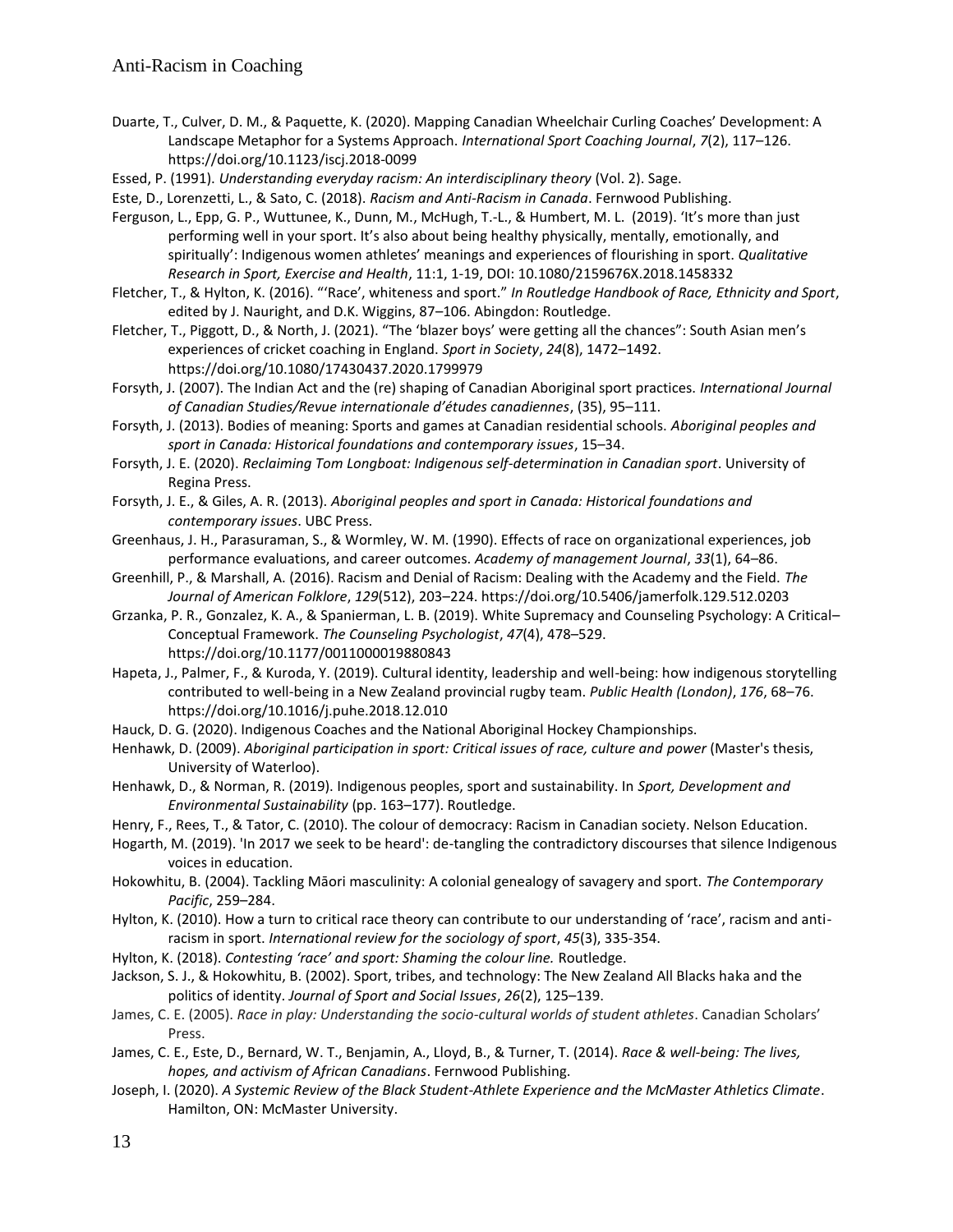- Joseph, J., Darnell, S., & Nakamura, Y. (Eds.) (2012). *Race and sport in Canada: Intersecting inequalities*. Toronto: Canadian Scholars Press
- Joseph, J., & Kriger, D. (2021). Towards a Decolonizing Kinesiology Ethics Model. *Quest*, 1–17.

Joseph, J., & McKenzie, A. I. (2021). Black Female Coaches in Community: Promising Practices for Mentorship in Canada. [Paper presentation]. 2021 SCRI Conference, Canada.

- Joseph, J., Razack, S., & McKenzie, B. (2021). *Are we one?: The Ontario University Athletics Anti-Racism Report*. IDEAS Research Lab, University of Toronto.
- Kilvington, D. (2019). Does English football warrant the Rooney Rule? Assessing the thoughts of British Asian coaches. *Sport in society*, *22*(3), 432–448.
- Kraft, E., Culver, D. M., & Din, C. (2020). Exploring a Women-Only Training Program for Coach Developers. *Women in Sport & Physical Activity Journal*, *28*(2), 173–179. https://doi
	- org.myaccess.library.utoronto.ca/10.1123/wspaj.2019-0047.
- Lapchick, R. (2020). *The 2020 Racial and Gender Report Card: College Sport*. The Institute for Diversity and Ethics in Sports. University of Central Florida.
- Lapchick, R., Hoff, B., & Kaiser, C. (2010). *The 2010 Racial and Gender Report Card: College sport.* The Institute for Diversity and Ethics in Sports. University of Central Florida.
- Larsen, L. K., & Clayton, C. J. (2019). Career Pathways to NCAA Division I Women's Basketball Head Coach Positions: Do Race and Gender Matter? *Women in Sport and Physical Activity Journal*, *27*(2), 94-100. https://journals-humankinetics-com.myaccess.library.utoronto.ca/view/journals/wspaj/27/2/articlep94.xml
- Larsen, L. K., Fisher, L., & Moret, L. (2019). The coach's journal: Experiences of Black female assistant coaches in NCAA Division I Women's Basketball. *Coach*, *3*, 28–2019.
- Lavallée, L. (2007). Physical activity and healing through the medicine wheel. *Pimatisiwin*, *5*(1), 127–153.
- Lavallée, L., & Lévesque, L. (2013). Two-eyed seeing: Physical activity, sport, and recreation promotion in Indigenous communities. In J. Forsyth & A. R. Giles (Eds.), *Aboriginal peoples & sport in Canada: Historical foundations and contemporary issues*, 206–228. UBC Press.
- Lavallée, L. F., & Poole, J. M. (2010). Beyond recovery: Colonization, health and healing for Indigenous people in Canada. *International journal of mental health and addiction*, *8*(2), 271–281.
- LaVoi, N. M., Carter-Francique, A. R., & Olushola, J. (2017). Women coaches of color. In *Women in sports coaching* (1st ed., pp. 81–94). essay, Taylor & Francis Group.
- LaVoi, N. M., & Dutove, J. K. (2012). Barriers and supports for female coaches: An ecological model. *Sports Coaching Review*, *1*(1), 17–37.
- Livingston, L., & Tirone, S. (2012). In In J. Joseph, S. Darnell, & Y. Nakamura (Eds.), *Race and sport in Canada: Intersecting inequalities* (pp. 165-184). Canadian Scholars Press.
- MacIsaac, S. (2017). Immigration and Diversity: Population Projections for Canada and its Regions, 2011 to 2036.
- Mackey, E. (2002). *House of difference: Cultural politics and national identity in Canada*. Routledge.
- Mackey, E. (2005). Universal rights in conflict: 'Backlash' and 'benevolent resistance' to indigenous land rights. *Anthropology today*, *21*(2), 14–20.
- Marlin, D., Apoifis, N., & Bennie, A. (2020). *Aboriginal Sports Coaches, Community, and Culture*. Springer Singapore.

May, T., Dudley, A., Charles, J., Kennedy, K., Mantilla, A., McGillivray, J., Wheeler, K., Elston, H., & Rinehart, N. J. (2020). Barriers and facilitators of sport and physical activity for Aboriginal and Torres Strait Islander children and adolescents: a mixed studies systematic review. *BMC public health*, *20*(1), 1–13.

- McDevitt, N. (2021, February 02). Systemic racism impacting the health of Canada's Black population. https://reporter.mcgill.ca/systemic-racism-impacting-the-health-of-canadas-black-population
- McDonald, M. G. (2005). Mapping Whiteness and Sport: An Introduction. *Sociology of Sport Journal*, *22*(3), 245- 255.
- McDowell, J., & Cunningham, G. B. (2007). The prevalence of occupational segregation in athletic administrative positions. *International Journal of Sport Management*, *8*, 245–262.
- McGuire-Adams, T. (2017). Anishinaabeg women's stories of wellbeing: Physical activity, restoring wellbeing, and dismantling the settler colonial deficit analysis. *Journal of Indigenous Wellbeing*, *2*(3), 90–104.
- McGuire-Adams, T. (2018). *Anishinaabeg Women's Wellbeing: Decolonization through Physical Activity* (Doctoral dissertation, Université d'Ottawa/University of Ottawa).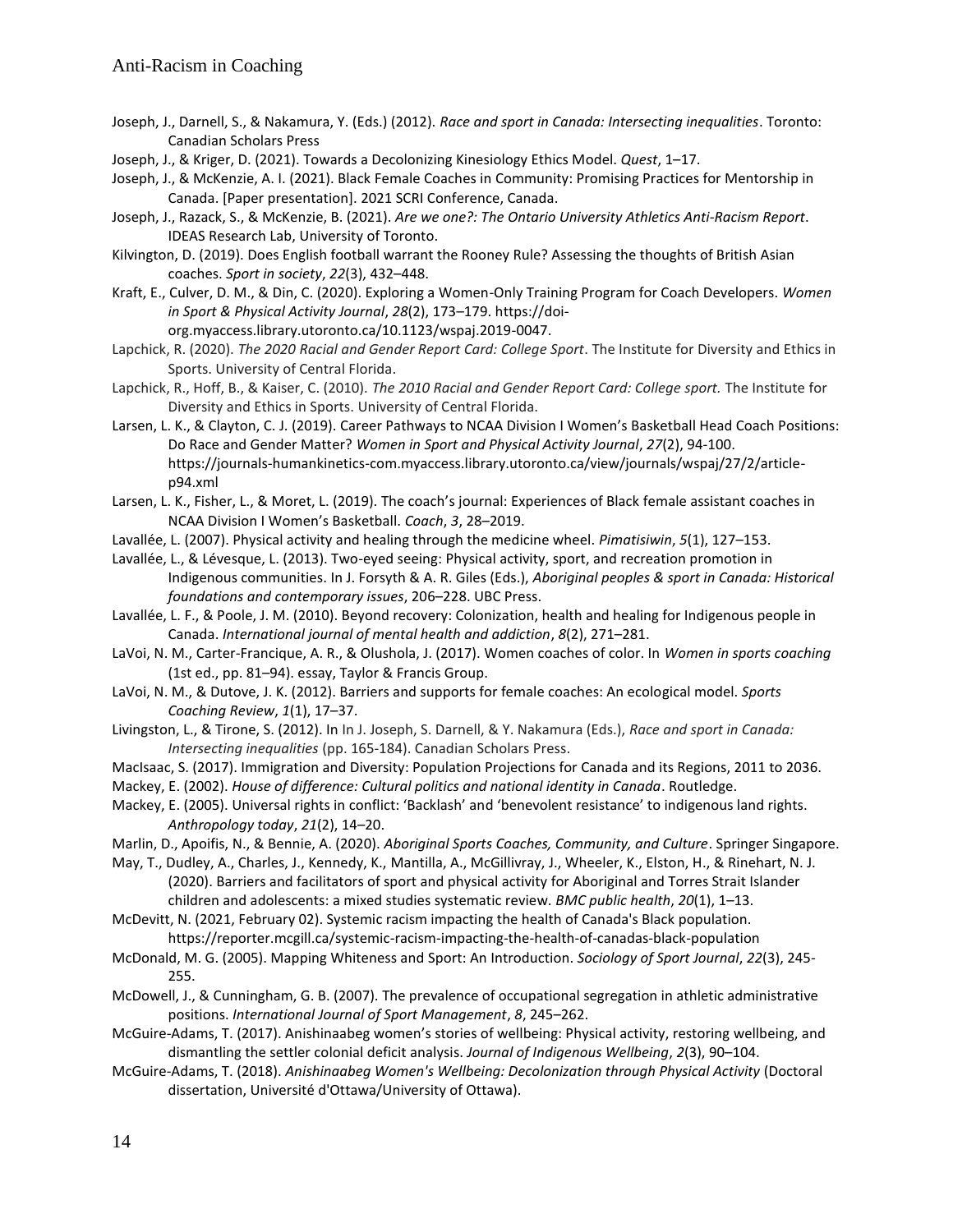- McGuire-Adams, T. (2020). *Indigenous feminist Gikendaasowin (knowledge): Decolonization through physical activity*. Springer Nature.
- McGuire-Adams, T. D., & Giles, A. R. (2018). Anishinaabekweg Dibaajimowinan (stories) of decolonization through running. *Sociology of Sport Journal*, *35*(3), 207–215.
- McHugh, T.-L. F., Holt, N. L., & Andersen, C. (2015). Community-Based sport research with Indigenous Youth (Investigación deportiva BASADA en la comunidad CON Jóvenes indígenas). *Retos*, (28), 219–224. https://doi.org/10.47197/retos.v0i28.34960
- McIntosh, P. (1988). White privilege: Unpacking the invisible knapsack.
- McKenzie, K. (2020, January 27). Toronto's black community faces far greater risk of having serious mental health problems. https://www.thestar.com/opinion/contributors/2020/01/27/torontos-black-community-facesfar-greater-risk-of-having-serious-mental-health-problems.html
- Misener, K. E., & Danylchuk, K. E. (2009). Coaches' Perceptions of Canada's National Coaching Certification Program (NCCP): Awareness and Value. *International Journal of Sports Science & Coaching*, *4*(2), 233–243. https://doi.org/10.1260/174795409788549580
- Nesseler, C., Gomez-Gonzalez, C., & Gasparetto, T. (2021). Head coach tenure in college women's soccer. Do race, gender, and career background matter? *Sport in Society*, *24*(6), 972–989[.](https://doi.org/10.1080/17430437.2019.1710133) https://doi.org/10.1080/17430437.2019.1710133
- Norman, L. (2008). The UK Coaching System is Failing Women Coaches. *International Journal of Sports Science & Coaching*, *3*(4), 447–476. https://doi.org/10.1260/174795408787186431
- Norman, L. (2016). The impact of an "equal opportunities" ideological framework on coaches' knowledge and practice. *International Review for the Sociology of Sport*, *51*(8), 975–1004. https://doi.org/10.1177/1012690214565377
- Norman, L. (2018). "It's sport, why does it matter?" Professional coaches' perceptions of equity training. *Sports Coaching Review, 7*(2), 190–211. https://doi.org/10.1080/21640629.2017.1367181.
- Norman, L., North, J., Hylton, K., Flintoff, A., & Rankin, A. J. (2014). Sporting experiences and coaching aspirations among Black and Minority Ethnic (BME) groups: A report for Sports Coach UK.
- Norman, L., Rankin-Wright, A. J., & Allison, W. (2018). "It's a Concrete Ceiling; It's Not Even Glass": Understanding Tenets of Organizational Culture That Supports the Progression of Women as Coaches and Coach Developers. *Journal of Sport and Social Issues*, *42*(5), 393–414. https://doi.org/10.1177/0193723518790086
- Olushola-Ogunrinde, J., & Carter-Francique, A. R. (2020). Beyond the Xs and Os: The representation of black college coaches. In *"Race", Ethnicity and Racism in Sports Coaching*. Routledge.
- Piggott, D. (2012). Coaches' experiences of formal coach education: A critical sociological investigation. *Sport, Education and Society*, *17*(4), 535–554. https://doi.org/10.1080/13573322.2011.608949
- Rankin-Wright, A., Hylton, K., & Norman, L. (2019). Negotiating the coaching landscape: Experiences of Black men and women coaches in the United Kingdom. *International Review for the Sociology of Sport*, *54*(5), 603– 62[1.](https://doi.org/10.1177/1012690217724879) https://doi.org/10.1177/1012690217724879
- Rankin-Wright, A. J., & Hylton, K. (2020). Black women, intersectionality and sport coaching. In *'Race', Ethnicity and Racism in Sports Coaching* (1st ed., pp. 128–142). essay, Routledge.
- Rankin-Wright, A. J., Hylton, K., & Norman, L. (2017). The policy and provision landscape for racial and gender equality in sport coaching. In *Sport, Leisure and Social Justice* (pp. 194–208). Routledge.
- Ryba, T. V., Stambulova, N. B., Si, G., & Schinke, R. J. (2013). ISSP position stand: Culturally competent research and practice in sport and exercise psychology. *International Journal of Sport and Exercise Psychology*, *11*(2), 123–142.
- Rynne, S. B., Rossi, T., Giles, A. R., & Currey, C. (2019). Becoming an Agent of Change: Key strategies for the development of coaches in Indigenous Sport for Development contexts. In *[Coach Education and](https://librarysearch.library.utoronto.ca/discovery/fulldisplay?docid=cdi_informaworld_taylorfrancisbooks_10_4324_9780429351037_22_version2&context=PC&vid=01UTORONTO_INST:UTORONTO&lang=en&search_scope=UTL_AND_CI&adaptor=Primo%20Central&tab=Everything&query=any%2Ccontains%2Cindigenous%20sport%20coach&offset=0)  [Development in Sport](https://librarysearch.library.utoronto.ca/discovery/fulldisplay?docid=cdi_informaworld_taylorfrancisbooks_10_4324_9780429351037_22_version2&context=PC&vid=01UTORONTO_INST:UTORONTO&lang=en&search_scope=UTL_AND_CI&adaptor=Primo%20Central&tab=Everything&query=any%2Ccontains%2Cindigenous%20sport%20coach&offset=0)* (pp. 260–270). Routledge.
- Sack, A. L., Singh, P., & Thiel, R. (2005). Occupational segregation on the playing field: the case of Major League Baseball. *Journal of Sport Management, 19*, 300–318.
- Schinke, R. J., Gauthier, A., Dubuc, N. G., & Crowder, T. (2007). Understanding adaptation in professional hockey through an archival source. *Sport Psychologist 21*(3), 277-287.
- Schinke, R. J., & McGannon, K. R. (Eds.). (2014). *The psychology of sub-culture in sport and physical activity: Critical perspectives*. Routledge.